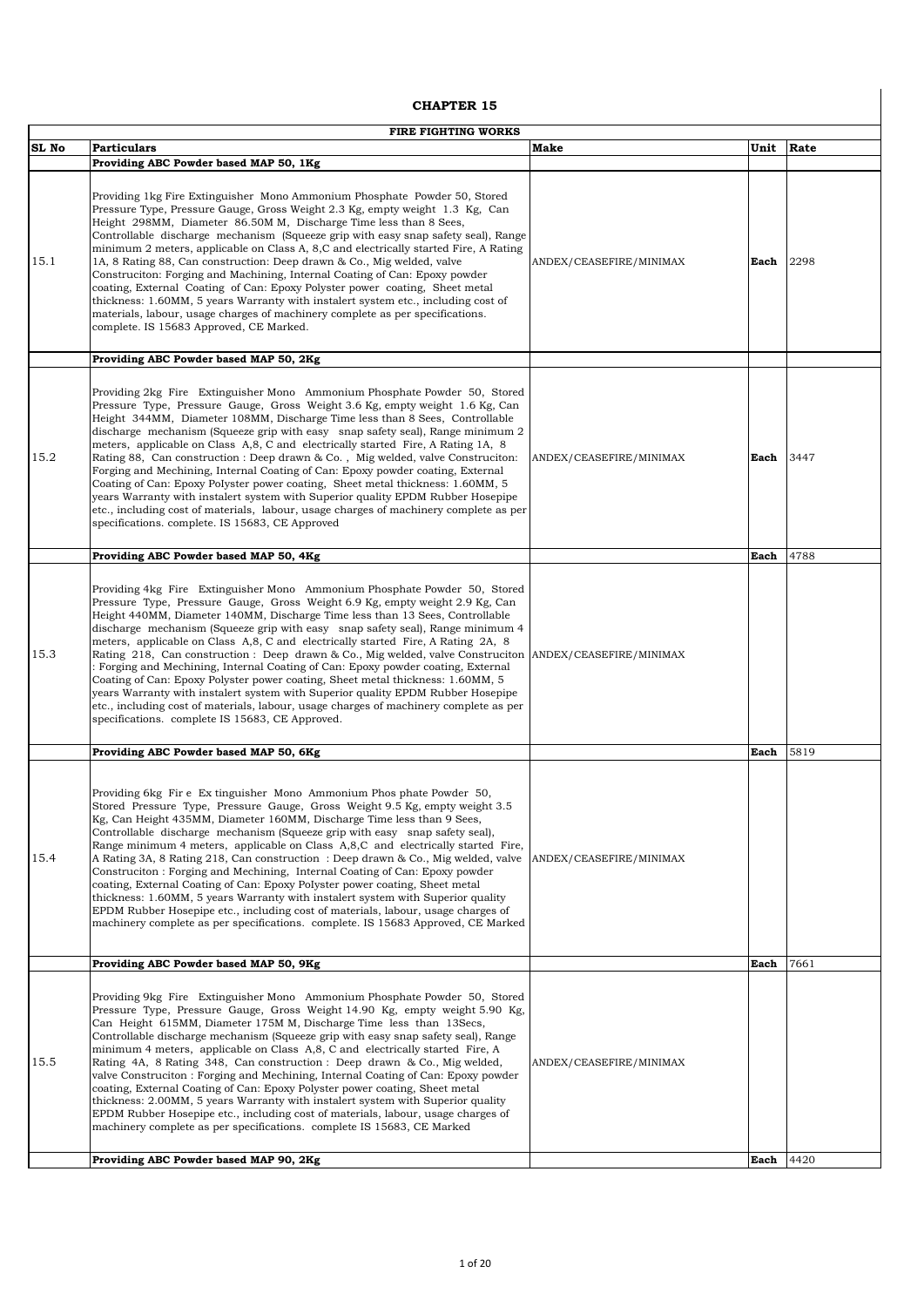|      | Providing ABC Powder based MAP 50, 1Kg                                                                                                                                                                                                                                                                                                                                                                                                                                                                                                                                                                                                                                                                                                                                                                                                                                                                                         |                         |      |       |
|------|--------------------------------------------------------------------------------------------------------------------------------------------------------------------------------------------------------------------------------------------------------------------------------------------------------------------------------------------------------------------------------------------------------------------------------------------------------------------------------------------------------------------------------------------------------------------------------------------------------------------------------------------------------------------------------------------------------------------------------------------------------------------------------------------------------------------------------------------------------------------------------------------------------------------------------|-------------------------|------|-------|
| 15.6 | Providing 2 kg Fire Extinguisher Mono Ammonium Phosphate Powder 90, Stored<br>Pressure Type, Pressure Gauge, Gross Weight 3.6 Kg, empty weight 1.6 Kg, Can<br>Height 344MM, Diameter 108MM, Discharge Time less than 8 Sees, Controllable<br>discharge mechanism (Squeeze grip with easy snap safety seal), Range minimum 2<br>meters, applicable on Class A, 8, C and electrically started Fire, A Rating 1A, 8<br>Rating 88, Can construction : Deep drawn & Co., Mig welded, valve Construciton ANDEX/CEASEFIRE/MINIMAX<br>: Forging and Mechining, Internal Coating of Can: Epoxy powder coating, External<br>Coating of Can: Epoxy Polyster power coating, Sheet metal thickness: 1.60MM, 5<br>years Warranty with instalert system with Superior quality EPDM Rubber Hosepipe<br>etc., including cost of materials, labour, usage charges of machinery complete as per<br>specifications. complete IS 15683, CE Approved |                         |      |       |
|      | Providing ABC Powder based MAP 90, 4Kg                                                                                                                                                                                                                                                                                                                                                                                                                                                                                                                                                                                                                                                                                                                                                                                                                                                                                         |                         | Each | 6188  |
| 15.7 | Providing 4kg Fire Extinguisher Mono Ammonium Phosphate Powder 50, Stored<br>Pressure Type, Pressure Gauge, Gross Weight 6.9 Kg, empty weight 2.9 Kg, Can<br>Height 440MM, Diameter 140MM, Discharge Time less than 13 Sees, Controllable<br>discharge mechanism (Squeeze grip with easy snap safety seal), Range minimum 4<br>meters, applicable on Class A,8,C and electrically started Fire, A Rating 2A, 8<br>Rating 218, Can construction : Deep drawn & Co., Mig welded, valve Construciton : ANDEX/CEASEFIRE/MINIMAX<br>Forging and Mechining, Internal Coating of Can: Epoxy powder coating, External<br>Coating of Can: Epoxy Polyster power coating, Sheet metal thickness: 1.60MM 5<br>years Warranty with instalert system with Superior quality EPDM Rubber Hosepipe<br>etc., including cost of materials, labour, usage charges of machinery complete as per<br>specifications. complete IS 15683 CE Approved.   |                         |      |       |
|      | Providing ABC Powder based MAP 90, 6Kg                                                                                                                                                                                                                                                                                                                                                                                                                                                                                                                                                                                                                                                                                                                                                                                                                                                                                         |                         |      |       |
| 15.8 | Providing 6kg Fire Extinguisher Mono Ammonium Phosphate Powder 90, Stored<br>Pressure Type, Pressure Gauge, Gross Weight 9.40 Kg, empty weight 3.4 Kg, Can<br>Height 480MM, Diameter 160MM, Discharge Time less than 13 Sees, Controllable<br>discharge mechanism (Squeeze grip with easy snap safety seal), Range minimum 4<br>meters, applicable on Class A,B, C and electrically started Fire, A Rating 3A, B<br>Rating 21B, Can construction : Deep drawn & Co., Mig welded, valve<br>Construciton: Forging and Mechining, Internal Coating of Can: Epoxy powder<br>coating, External Coating of Can: Epoxy Polyster power coating, Sheet metal<br>thickness: 1.60MM, 5 years Warranty with instalert system with Superior quality<br>EPDM Rubber Hosepipe etc., including cost of materials, labour, usage charges of<br>machinery complete as per specifications. complete IS 15683 and CE Approved                      | ANDEX/CEASEFIRE/MINIMAX | Each | 7661  |
|      | Providing ABC Powder based MAP 90, 9Kg                                                                                                                                                                                                                                                                                                                                                                                                                                                                                                                                                                                                                                                                                                                                                                                                                                                                                         |                         |      |       |
| 15.8 | Providing 9kg Fire Extinguisher Mono Ammonium Phos phate Powder 90,<br>Stored Pressure Type, Pressure Gauge, Gross Weight 14.9 Kg, empty weight<br>5.90 Kg, Can Height 615MM, Diameter 175M M, Discharge Time less than<br>13Secs, Controllable discharge mechanism (Squeeze grip with easy snap safety<br>seal), Range minimum 4 meters, applicable on Class A,B, C and electrically started<br>Fire, A Rating 4A, B Rating 348, Can construction : Deep drawn & Co., Mig.<br>welded, valve Construciton : Forging and Mechining, Internal Coating of Can: Epoxy<br>powder coating, External Coating of Can: Epoxy Polyster power coating, Sheet metal<br>thickness: 2.00 M M, 5 years Warranty with instalert system with Superior quality<br>EPDM Rubber Hosepipe etc., including cost of materials, labour, usage charges of<br>machinery complete as per specifications. complete IS 15683 and CE Approved                | ANDEX/CEASEFIRE/MINIMAX | Each | 12571 |
|      | Providing ABC Powder based MAP 90, 25Kg                                                                                                                                                                                                                                                                                                                                                                                                                                                                                                                                                                                                                                                                                                                                                                                                                                                                                        |                         |      |       |
| 15.9 | Providing 25kg Fire Extinguisher Mono Ammonium Phosphate Powder 90, Stored<br>Pressure Type, Pressure Gauge, Gross Weight 76Kg, empty weight 51 Kg, Can<br>Height 1200 MM, Diameter 300 MM, Discharge Time less than 30 Sees,<br>Controllable discharge mechanism (Squeeze grip with easy snap safety seal), Range<br>minimum 6 meters, applicable on Class A, B,C and electrically started Fire, Can<br>construction : Deep drawn & Co., Mig welded, valve Construction: Forging and<br>Mechining, Internal Coating of Can: Epoxy powder coating, External Coating of<br>Can: Epoxy Polyster power coating, Sheet metal thickness: 4.00 MM, IS 16018 and<br>CE Approved. 1 year Warranty. with instalert system with Superior quality EPDM<br>Rubber. Hosepipe etc., including cost of materials, labour, usage charges of<br>machinery complete as per specifications. complete                                              | ANDEX/CEASEFIRE/MINIMAX | Each | 29646 |
|      | Providing Ceiling mounted 5 Kg                                                                                                                                                                                                                                                                                                                                                                                                                                                                                                                                                                                                                                                                                                                                                                                                                                                                                                 |                         |      |       |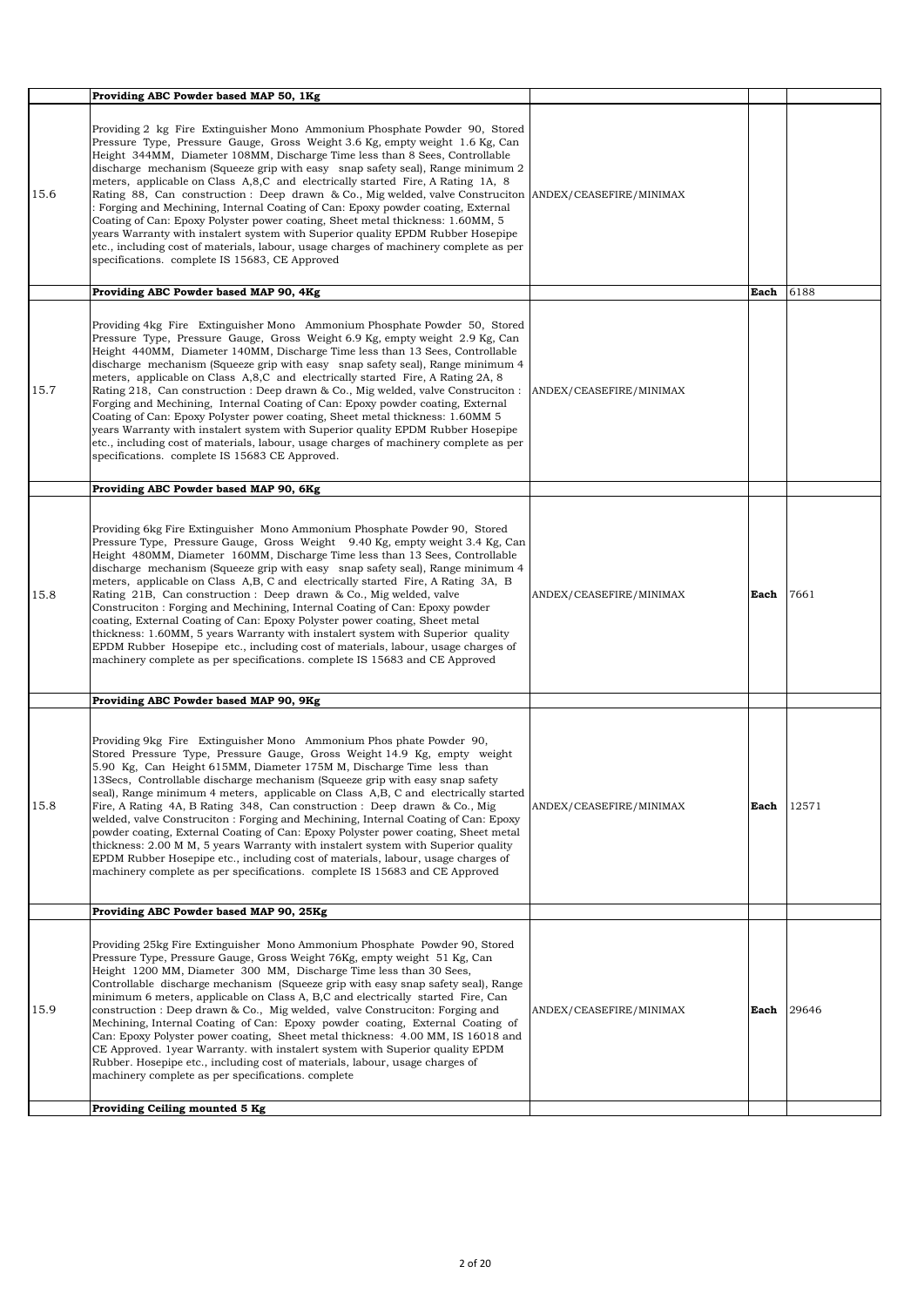|       | Providing ABC Powder based MAP 50, 1Kg                                                                                                                                                                                                                                                                                                                                                                                                                                                                                                                                                                                                                                                                                                                                                                                                                          |                         |      |       |
|-------|-----------------------------------------------------------------------------------------------------------------------------------------------------------------------------------------------------------------------------------------------------------------------------------------------------------------------------------------------------------------------------------------------------------------------------------------------------------------------------------------------------------------------------------------------------------------------------------------------------------------------------------------------------------------------------------------------------------------------------------------------------------------------------------------------------------------------------------------------------------------|-------------------------|------|-------|
| 15.10 | Providing 5kg Fire Extinguisher Mono Ammonium Phosphate Powder 90, Stored<br>Pressure Type, Pressure Gauge, Gross Weight 7. ?Kg, empty weight 2. 7 Kg,<br>Can Height 264 M M, Diameter 240 M M, Discharge Time less than 8 Sees,<br>Controllable discharge mechanism (Squeeze grip with easy snap safety seal), Range<br>minimum 10 meters, applicable on Class A, 8, C and electrically started Fire, Can<br>construction CE Approved : Deep drawn & Co., Mig welded, valve Construction :<br>Forging and Mechining, Internal Coating of Can: Epoxy powder coating, External<br>Coating of Can: Epoxy Polyster power coating, Sheet metal thickness: 2.00 MM,<br>Tested, 5 years warranty. etc., including cost of materials, labour, usage charges of<br>machinery complete as per specifications. complete                                                   | ANDEX/CEASEFIRE/MINIMAX | Each | 10803 |
|       | Providing 10Kg Ceiling Mounted                                                                                                                                                                                                                                                                                                                                                                                                                                                                                                                                                                                                                                                                                                                                                                                                                                  |                         | Each | 16597 |
|       | Providing 10kg Fire Extinguisher Mono Ammonium Phosphate Powder 90, Stored<br>Pressure Type, Pressure Gauge, Gross Weight 14.8Kg, empty weight 4.8 Kg, Can<br>Height 320 MM, Diameter 300 MM, Discharge Time less than 10 Sees, Controllable<br>discharge mechanism (Squeeze grip with easy snap safety seal), Range<br>minimum 10 meters, applicable on Class A,8,C and electrically started Fire, Can<br>construction: Deep drawn & Co., Mig welded, valve Construciton: Forging and<br>Mechining, Internal Coating of Can: Epoxy powder coating, External Coating of Can:<br>Epoxy Polyster power coating, Sheet metal thickness: CE Approved 2.00 MM, 5<br>years warranty, etc., including cost of materials, labour, usage charges of machinery<br>complete as per specifications. complete                                                                | ANDEX/CEASEFIRE/MINIMAX |      |       |
|       | Providing 1 Kg Fire Extinguisher Kidde powder                                                                                                                                                                                                                                                                                                                                                                                                                                                                                                                                                                                                                                                                                                                                                                                                                   | ANDEX/CEASEFIRE/MINIMAX | Each | 5304  |
| 15.11 | Providing 1kg Stored Pressure Type, Pressure Guage, Gross Weight 2.7 Kg, empty<br>weight 1.7 Kg, Can Height 344MM, Diameter 108MM, Discharge Time less than 8<br>Sees, Controllable discharge mechanism (Squeeze grip with easy snap safety seal),<br>Range minimum 4 meters, applicable on Class A, 8 and electrically started Fire, 8<br>Rating 898, Can construction : Deep drawn & Co., Mig welded, valve Construciton:<br>Forging and Mechining, Internal Coating of Can: Epoxy powder coating, External<br>Coating of Can: Epoxy Polyster power coating, Sheet metal thickness: 1.60 MM, IS<br>15683 and CE Approved. 5 years warranty, with instalert system with Superior<br>quality EPDM Rubber Hosepipe etc., including cost of materials, labour, usage<br>charges of machinery complete as per specifications. complete                             | ANDEX/CEASEFIRE/MINIMAX |      |       |
|       | Providing 2 Kg Fire Extinguisher Kidde powder                                                                                                                                                                                                                                                                                                                                                                                                                                                                                                                                                                                                                                                                                                                                                                                                                   |                         |      |       |
| 15.12 | Providing 2kg Stored Pressure Type, Pressure Guage, Gross Weight 4.9 Kg, empty<br>weight 2.9 Kg, Can Height 440 MM, Diameter 140 MM, Discharge Time less than 9<br>Sees, Controllable discharge mechanism (Squeeze grip with easy snap safety seal),<br>Range minimum 4 meters, applicable on Class A, 8 and electrically started Fire,<br>Very effective on Class 8 Fire, 8 Rating 144B, Can construction : Deep drawn, IS<br>15683 and CE Approved welded, valve Construciton: Forging and Mechining,<br>Internal Coating of Can: Epoxy powder coating, External Coating of Can: Epoxy<br>Polyster power coating, Sheet metal thickness: 1.60 M M, 5 years warranty. with<br>instalert system with Superior quality EPDM Rubber Hosepipe etc., including cost of<br>materials, labour, usage charges of machinery complete as per specifications.<br>complete | ANDEX/CEASEFIRE/MINIMAX | Each | 8250  |
|       | Providing 4 Kg Fire Extinguisher Kidde powder                                                                                                                                                                                                                                                                                                                                                                                                                                                                                                                                                                                                                                                                                                                                                                                                                   |                         |      |       |
| 15.12 | Providing 4kg Stored Pressure Type, Pressure Guage, Gross Weight 7.4Kg, empty<br>weight 3.4 Kg, Can Height 480 MM, Diameter 160 MM, Discharge Time less than 13<br>Sees, Controllable discharge mechanism (Squeeze grip with easy snap safety<br>seal), Range minimum 4 meters, Can construction Deep drawn & Co., Mig<br>welded, valve Construciton Forging and Mechining, Internal Coating of Can:<br>Epoxy powder coating, External Coating of Can: Epoxy Polyster power coating,<br>Sheet metal thickness: 1.60 MM, IS 15683 and CE Approved 5 years warranty.<br>with instalert system with Superior quality EPDM Rubber Hosepipe etc., including<br>cost of materials, labour, usage charges of machinery complete as per specifications.<br>complete                                                                                                     | ANDEX/CEASEFIRE/MINIMAX | Each | 13848 |
|       | Providing 4 Kg Fire Extinguisher for Lite metal fires SPM-TEC                                                                                                                                                                                                                                                                                                                                                                                                                                                                                                                                                                                                                                                                                                                                                                                                   |                         |      |       |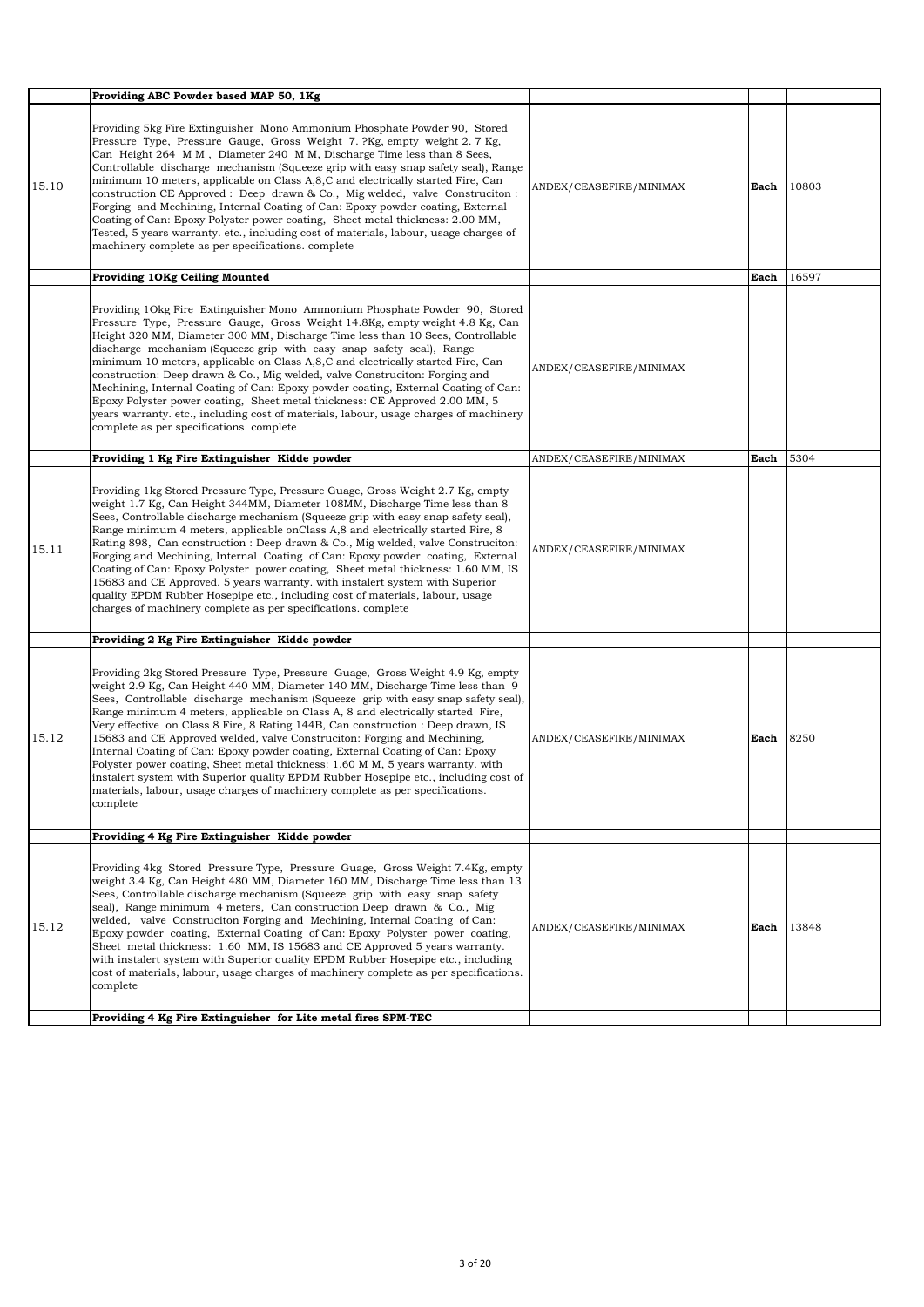|       | Providing ABC Powder based MAP 50, 1Kg                                                                                                                                                                                                                                                                                                                                                                                                                                                                                                                                                                                                                                                                                                                                                                                                                                                                                                      |                         |      |       |
|-------|---------------------------------------------------------------------------------------------------------------------------------------------------------------------------------------------------------------------------------------------------------------------------------------------------------------------------------------------------------------------------------------------------------------------------------------------------------------------------------------------------------------------------------------------------------------------------------------------------------------------------------------------------------------------------------------------------------------------------------------------------------------------------------------------------------------------------------------------------------------------------------------------------------------------------------------------|-------------------------|------|-------|
| 15.13 | Providing 4kg SPM-TEC Powder Based stored presure type melting point at 600-650<br>degree C, Applicable on Class D metal fires in Magnesium, Aluminium, Zinc,<br>Sodium Potassium, Francium, Lithium, Cesium, Pressure Guage, Gross weight<br>Gross Weight 6.9Kg, empty weight 2.9 Kg, Can Height 440 MM, Diameter 140 MM,<br>Discharge Time less than 15 Sees, Controllable discharge mechanism (Squeeze)<br>grip with easy snap safety seal), Range minimum 4 meters, Can construction: Deep<br>drawn & Co., Mig welded, valve Construciton: Forging and Mechining, Internal<br>Coating of Can: Epoxy powder coating, External Coating of Can: Epoxy Polyster<br>power coating, Sheet metal thickness: 1.60 M M, 5 years warranty with instalert<br>system with Superior quality EPDM Rubber Hosepipe etc., including cost of<br>materials, labour, usage charges of machinery complete as per specifications.<br>complete CE Approved    | ANDEX/CEASEFIRE/MINIMAX | Each | 10607 |
|       | Providing 6 Kg Fire Extinguisher for Lite metal fires SPM-TEC                                                                                                                                                                                                                                                                                                                                                                                                                                                                                                                                                                                                                                                                                                                                                                                                                                                                               |                         |      |       |
| 15.14 | Providing 6kg SPM-TEC Powder Based stored presure type melting point at 600-650<br>degree C, Applicable on Class D metal fires in Magnesium, Aluminium, Zinc,<br>Sodium Potassium, Francium, Lithium, Cesium, Pressure Guage, Gross weight<br>Gross Weight 9.4Kg, empty weight 3.4 Kg, Can Height 480 MM, Diameter 160 M<br>M, Discharge Time less than 16 Sees, Controllable discharge mechanism (Squeeze<br>grip with easy snap safety seal), Range minimum 4 meters, Can construction :<br>Deep drawn & Co., Mig welded, valve Construciton CE Approved : Forging and<br>Mechining, Internal Coating of Can: Epoxy powder coating, External Coating of Can:<br>Epoxy Polyster power coating, Sheet metal thickness: 1.60 M M, 5 years warranty.<br>with instalert system with Superior quality EPDM Rubber Hosepipe etc., including<br>cost of materials, labour, usage charges of machinery complete as per specifications.<br>complete | ANDEX/CEASEFIRE/MINIMAX | Each | 14732 |
|       | Providing 9 Kg Fire Extinguisher for Lite metal fires SPM-TEC                                                                                                                                                                                                                                                                                                                                                                                                                                                                                                                                                                                                                                                                                                                                                                                                                                                                               |                         | Each | 20625 |
| 15.15 | Providing 9kg SPM-TEC Powder Based stored presure type melting point at 600-650<br>degree C, Applicable on Class D metal fires in Magnesium, Aluminium, Zinc, Sodium<br>Potassium, Francium, Lithium, Cesium, Pressure Guage,<br>GrossweightGrossWeight14.9Kg, emptyweight5.9 Kg, Can Height 615 MM, Diameter<br>175MM, Discharge Time less than 18 Sees, Controllable discharge mechanism<br>(Squeeze grip with easy snap safety seal), Range minimum 4 meters, Can<br>construction: Deep drawn & Co., Mig welded, valve Construction : Forging and<br>Mechining, Internal Coating of Can: Epoxy powder coating, External Coating of Can:<br>Epoxy Polyster power coating, Sheet metal thickness: 2.00 MM, 5 years warranty<br>with instalert system with Superior quality EPDM Rubber Hosepipe etc., including<br>cost of materials, labour, usage charges of machinery complete as per specifications.<br>complete.                      | ANDEX/CEASEFIRE/MINIMAX |      |       |
|       | Providing 4 Kg Fire Extinguisher for Heavy metal fires SPM-PYRO                                                                                                                                                                                                                                                                                                                                                                                                                                                                                                                                                                                                                                                                                                                                                                                                                                                                             |                         |      |       |
| 15.16 | Providing 4 Kg Powder Based stored presure type melting point at 1200 degree C,<br>Applicable on Class D metal fires in heavy metals, alkali metals and alloys<br>Pressure Guage, Gross weight Gross Weight 6.9Kg, empty weight 2.9 Kg, Can<br>Height 440 M M, Diameter 140 M M, Discharge Time less than 15 Sees,<br>Controllable discharge mechanism (Squeeze grip with easy snap safety seal), Range<br>minimum 4 meters, Can construction : Deep drawn & Co., Mig welded, valve<br>Construciton: Forging and Mechining, Internal Coating of Can: Epoxy powder<br>coating, External Coating of Can: Epoxy Polyster power coating, Sheet metal<br>thickness: 1.60 MM, 5 years warranty, including cost of materials, labour, usage<br>charges of machinery complete as per specifications. complete, CE APproved.                                                                                                                         | ANDEX/CEASEFIRE/MINIMAX | Each | 23571 |
|       | Providing 6Kg Fire Extinguisher for Heavy metal fires SPM-PYRO                                                                                                                                                                                                                                                                                                                                                                                                                                                                                                                                                                                                                                                                                                                                                                                                                                                                              |                         |      |       |
| 15.17 | Providing 6Kg Powder Based stored presure type melting point at 1200 degree C,<br>Applicable on Class D metal fires in heavy metals, alkali metals and alloys Pressure<br>Guage, Gross weight Gross Weight 9.4Kg, empty weight 3.4 Kg, Can Height 480MM,<br>Diameter 160 MM, Discharge Time less than 16 Sees, Controllable discharge<br>mechanism (Squeeze grip with easy snap safety seal), Range minimum 4 meters,<br>Can construction : Deep drawn & Co., Mig welded, valve Construction : Forging<br>and Mechining, Internal Coating of Can: Epoxy powder coating, ExternalCoating of<br>Can: Epoxy Polyster power coating, Sheet metal thickness: 1.60 MM, 5 years<br>warranty with instalert system with Superior quality EPDM Rubber Hosepipe etc.,<br>including cost of materials, labour, usage charges of machinery complete as per<br>specifications. complete, CE Approved.                                                    | ANDEX/CEASEFIRE/MINIMAX | Each | 35357 |
|       | Providing 9 Kg Fire Extinguisher for Heavy metal fires, SPM-PYRO                                                                                                                                                                                                                                                                                                                                                                                                                                                                                                                                                                                                                                                                                                                                                                                                                                                                            |                         |      |       |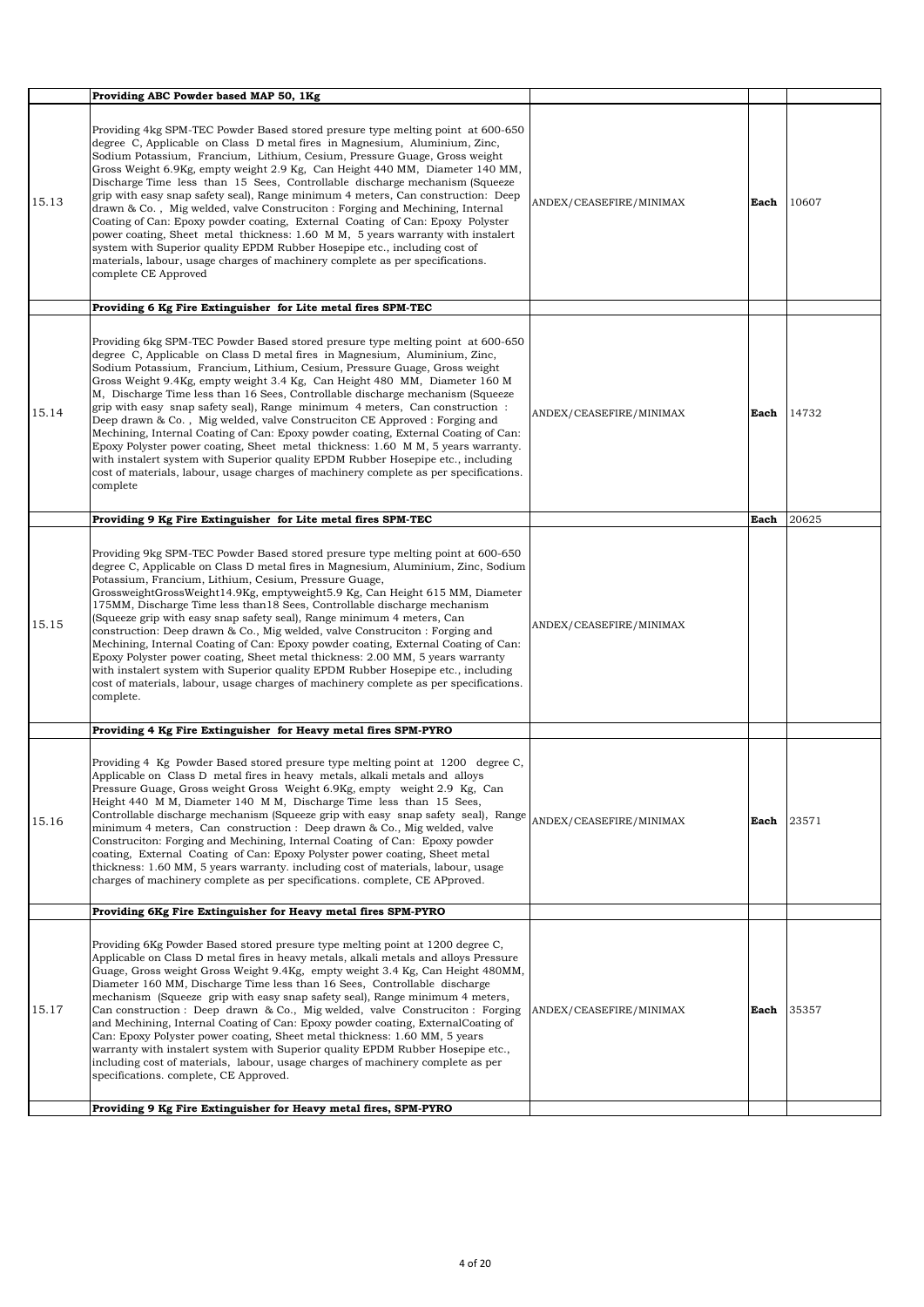|       | Providing ABC Powder based MAP 50, 1Kg                                                                                                                                                                                                                                                                                                                                                                                                                                                                                                                                                                                                                                                                                                                                                                                                                                 |                         |      |       |
|-------|------------------------------------------------------------------------------------------------------------------------------------------------------------------------------------------------------------------------------------------------------------------------------------------------------------------------------------------------------------------------------------------------------------------------------------------------------------------------------------------------------------------------------------------------------------------------------------------------------------------------------------------------------------------------------------------------------------------------------------------------------------------------------------------------------------------------------------------------------------------------|-------------------------|------|-------|
| 15.18 | Providing 9Kg Powder Based stored presure type melting point at 1200 degree C,<br>Applicable on Class D metal fires in heavy metals, alkali metals and alloys Pressure<br>Guage, Gross Weight 14.9Kg, empty weight 5.90 Kg, Can Height 615MM, Diameter<br>175 MM, Discharge Time less than 18 Sees, Controllable discharge mechanism<br>(Squeeze grip with easy snap safety seal), Range minimum4meters, Canconstruction:<br>Deepdrawn& Co., Mig welded, valve Construciton: Forging and Mechining, Internal<br>Coating of Can: Epoxy powder coating, External Coating of Can: Epoxy Polyster<br>power coating, Sheet metal thickness: 2.00 MM, 5 years warranty with instalert<br>system with Superior quality EPDM Rubber Hosepipe etc., including cost of<br>materials, labour, usage charges of machinery complete as per specifications.<br>complete CE Approved. | ANDEX/CEASEFIRE/MINIMAX | Each | 53036 |
|       | Providing 2Kg Fire Extinguisher Clean Agent HCFC 123                                                                                                                                                                                                                                                                                                                                                                                                                                                                                                                                                                                                                                                                                                                                                                                                                   |                         |      |       |
| 15.19 | Providing 2Kg Pressure type, Pressure Guage, Gross Weight 3.7Kg, empty weight 1.7<br>Kg, Can Height 344MM, Diameter 108MM, Discharge Time less than 8 Sees,<br>Controllable discharge mechanism (Squeeze grip with easy snap safety seal), Range<br>minimum 2 meters, applicable on Class A, 8, C and electrically started Fire, 8 Rating<br>218, Can construction: Deep drawn & Co., Mig welded, valve Construciton: Forging<br>and Mechining, Internal Coating of Can: Epoxy powder coating, External Coating of<br>Can: Epoxy Polyster power coating, Sheet metal thickness: 2.00 MM, 5 years<br>warranty with instalert system with Superior quality EPDM Rubber Hosepipe etc.,<br>including cost of materials, labour, usage charges of machinery complete as per<br>specifications. complete IS15683 and CE Approved. Make:-<br>ANDEX/CEASEFIRE/MINIMAX          | ANDEX/CEASEFIRE/MINIMAX | Each | 16205 |
|       | Providing 4 Kg Fire Extinguisher Clean Agent HCFC 123                                                                                                                                                                                                                                                                                                                                                                                                                                                                                                                                                                                                                                                                                                                                                                                                                  |                         |      |       |
| 15.20 | Providing 4Kg Stored Pressure Type, Pressure Gauge, Gross Weight 6.9 kg empty<br>weight 2.9 kg Can Height 440MM, Diameter 140 MM, Discharge minium 9 Sees,<br>Controllable discharge mechanism (Squeeze grip with easy snap safety seal), Range<br>minimum 4 Meters, applicable on Class A,8,C and electrically started Fire, A<br>Rating 1A, 8 Rating, IS 15683 and CE Approved 138 Can Construction; Deepdrawn<br>& CO, Migwelded, Valve Construction: Forging & Machining, Internal Coating of Can<br>: Epoxy Powder coating, External Coating of Can : Epoxy Polyster Powder coating,<br>Sheet metal thickness: 1.60M M, 5 years warranty with instalert system with<br>Superior quality EPDM Rubber Hosepipe etc., including cost of materials, labour,<br>usage charges of machinery complete as per specifications. complete                                    | ANDEX/CEASEFIRE/MINIMAX | Each | 32213 |
|       | Providing 6 Kg Fire Extinguisher Clean Agent HCFC 123                                                                                                                                                                                                                                                                                                                                                                                                                                                                                                                                                                                                                                                                                                                                                                                                                  |                         |      |       |
| 15.21 | Providing 6Kg Stored Pressure Type, Pressure Gauge, Gross Weight 9.4kg. empty<br>weight 3.4 kg Can Height 480MM, Diameter 160 MM, Discharge Time less than 13<br>Sees, Controllable discharge mechanism (Squeeze grip with easy snap safety seal),<br>Range minimum 4 Meters, applicable on Class A,8,C and electrically started Fire, A<br>Rating 2A, IS 15683 and CE Approved. 8 Rating 218 Can Construction; Deep drawn<br>& CO, Mig welded, Valve Construction: Forging & Machining, Internal Coating of<br>Can: Epoxy Powder coating, External Coating of Can: Epoxy Polyster Powder<br>coating, Sheet metal thickness: 1.60M M, 5 years warranty with instalert system<br>with Superior quality EPDM Rubber Hosepipe etc., including cost of materials,<br>labour, usage charges of machinery complete as per specifications. complete                           | ANDEX/CEASEFIRE/MINIMAX | Each | 45571 |
|       | Providing 5Kg Ceiling Mounted Fire Extinguisher Clean Agent HCFC 123                                                                                                                                                                                                                                                                                                                                                                                                                                                                                                                                                                                                                                                                                                                                                                                                   |                         |      |       |
| 15.22 | Providing 5Kg Stored Pressure Type, Pressure Gouge, Gross Weight 7.7kg, empty<br>weight 2.7 kg Can Height 267MM, Diameter 230 MM, Discharge Time less than<br>8 Secs, Auto discharge mechanism, on temperature rise, applicable on Class A, 8, C<br>and electrically started Fire, Can Construction; Deep drawn & CO, Mig welded, Valve<br>Construction: Forging & Machining, Internal Coating of Can: Epoxy Powder coating,<br>External Coating of Can: Epoxy Polyster Powder coating, Sheet metal thickness:<br>1.60MM, 5 Years Warranty. including cost of materials, labour, usage charges of<br>machinery complete as per specifications. IS 15683 and CE Approved                                                                                                                                                                                                | ANDEX/CEASEFIRE/MINIMAX | Each | 41838 |
|       | Providing 10Kg Ceiling Mounted Fire Extinguisher Clean Agent HCFC 123                                                                                                                                                                                                                                                                                                                                                                                                                                                                                                                                                                                                                                                                                                                                                                                                  |                         |      |       |
| 15.23 | Providing 10Kg Stored Pressure Type, Pressure Gouge, Gross Weight 14.8kg. empty<br>weight 4.8 kg Can Height 316MM, Diameter 300 MM, Discharge Time less than<br>10 Secs, Auto discharge mechanism, on temperature rise, applicable on Class A, 8, C<br>and electrically started Fire, Can Construction; Deep drawn & CO, Mig welded,<br>Valve Construction: Forging & Machining, Internal Coating of Can: Epoxy Powder<br>coating, External Coating of Can : Epoxy Polyster Powder coating, Sheet metal<br>thickness: 2.0M M, 5 Years Warranty including cost of materials, labour, usage<br>charges of machinery complete as per specifications. CE Approved. Make:-<br>ANDEX/CEASEFIRE/MINIMAX                                                                                                                                                                       | ANDEX/CEASEFIRE/MINIMAX | Each | 66785 |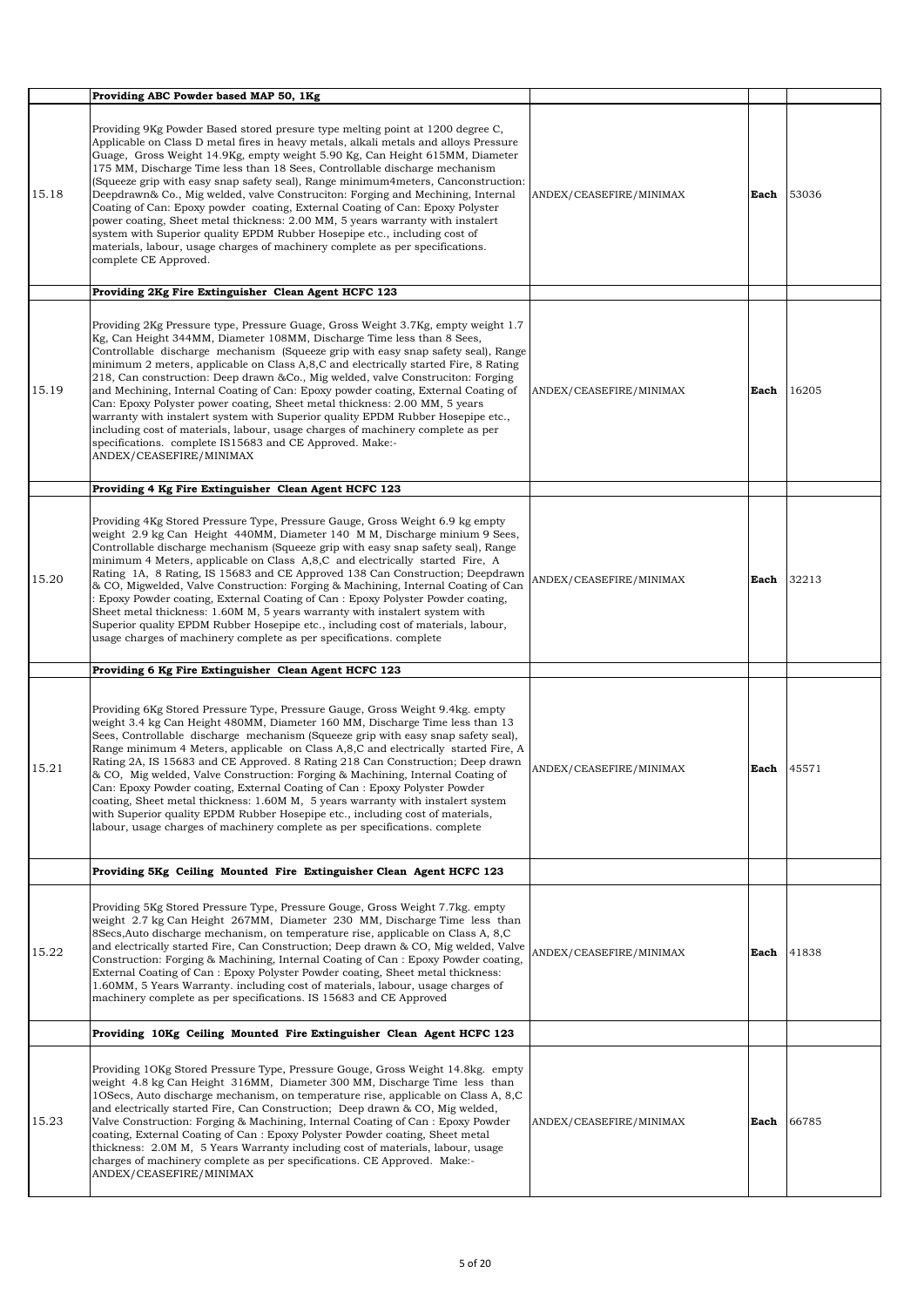|       | Providing ABC Powder based MAP 50, 1Kg                                                                                                                                                                                                                                                                                                                                                                                                                                                                                                                                                                                                                                                                                                                                                               |                         |      |       |
|-------|------------------------------------------------------------------------------------------------------------------------------------------------------------------------------------------------------------------------------------------------------------------------------------------------------------------------------------------------------------------------------------------------------------------------------------------------------------------------------------------------------------------------------------------------------------------------------------------------------------------------------------------------------------------------------------------------------------------------------------------------------------------------------------------------------|-------------------------|------|-------|
|       | Providing 2Kg Fire Extinugisher Clean Agent HCFC 123                                                                                                                                                                                                                                                                                                                                                                                                                                                                                                                                                                                                                                                                                                                                                 |                         |      |       |
| 15.24 | Providing 2Kg Stored Pressure Type, Pressure Gauge, Gross Weight 3.70kg, empty<br>weight 1.7 kg Can Height 344MM, Diameter 108 MM, Discharge Time minimum 8<br>Sees, Controlable discharge mechanism, Range minimum 2 Meters, applicable on<br>Class A, 8, C and electrically started Fire 8, Rating 88, Can Construction; Deep<br>drawn & CO, Mig welded, Valve Construction: Forging & Machining, Internal<br>Coating of Can: Epoxy Powder coating, External Coating of Can: Epoxy Polyster<br>Powder coating, Sheet metal thickness: 1.60M M, E119 5 Years Warranty with<br>instalert system with Superior quality EPDM Rubber Hosepipe etc., including cost of<br>materials, labour, usage charges of machinery complete as per specifications.<br>Complete CE Approved And IS 15683             | ANDEX/CEASEFIRE/MINIMAX | Each | 23079 |
|       | Providing 4Kg Fire Extinugisher Clean Agent HCFC 123                                                                                                                                                                                                                                                                                                                                                                                                                                                                                                                                                                                                                                                                                                                                                 |                         |      |       |
| 15.25 | Providing 4Kg Stored Pressure Type, Pressure Gauge, Gross Weight 6.9kg. empty<br>weight 2.9 kg Can Height 440MM, Diameter 140 MM, Discharge Time minimum 13<br>Sees, Controlable discharge mechanism, Range minimum 4 Meters, applicable on<br>Class A, 8, C and electrically started Fire A, Rating 1A, 8, Ranting 138, Can<br>Construction; Deep drawn & CO, Mig welded, Valve Construction: Forging &<br>Machining, Internal Coating of Can: Epoxy Powder coating, External Coating of Can<br>: Epoxy Polyster Powder coating, Sheet metal thickness: 1.60M M, 5 Years Warranty<br>with instalert system with Superior quality EPDM Rubber Hosepipe etc., including<br>cost of materials, labour, usage charges of machinery complete as per specifications.<br>complete IS 15683 and CE Approved | ANDEX/CEASEFIRE/MINIMAX | Each | 40758 |
|       | Providing 6Kg Fire Extinugisher Clean Agent HCFC 123                                                                                                                                                                                                                                                                                                                                                                                                                                                                                                                                                                                                                                                                                                                                                 |                         |      |       |
| 15.26 | Providing 6Kg Stored Pressure Type, Pressure Gauge, Gross Weight 9.4kg, empty<br>weight 3.4 kg Can Height 480MM, Diameter 160 MM, Discharge Time minimum 13<br>Sees, Controlable discharge mechanism, Range minimum 4 Meters, applicable on<br>Class A, B,C and electrically started Fire A Rating 5A, B, Ranting 348, Can<br>Construction; Deep drawn & CO, Mig welded, Valve Construction: Forging &<br>Machining, Internal Coating of Can: Epoxy Powder coating, External Coating of Can<br>: Epoxy Polyster Powder coating, Sheet metal thickness: 1.60M M, 5 Years Warranty<br>with instalert system with Superior quality EPDM Rubber Hosepipe etc., including<br>cost of materials, labour, usage charges of machinery complete as per specifications.<br>complete IS 15683 and CE Approved   | ANDEX/CEASEFIRE/MINIMAX | Each | 66490 |
|       | Providing 9Kg Fire Extinugisher Clean Agent HCFC 123                                                                                                                                                                                                                                                                                                                                                                                                                                                                                                                                                                                                                                                                                                                                                 |                         |      |       |
| 15.27 | Providing 9Kg Stored Pressure Type, Pressure Gauge, Gross Weight 13.8kg. empty<br>weight 4.8 kg Can Height 611MM, Diameter 175 MM, Discharge Time minimum<br>12 Sees, Controlable discharge mechanism, Range minimum 4 Meters, applicable<br>on Class A, B,C and electrically started Fire, Can Construction; Deep drawn & CO,<br>Mig welded, Valve Construction: Forging & Machining, Internal Coating of Can:<br>Epoxy Powder coating, External Coating of Can: Epoxy Polyster Powder coating,<br>Sheet metal thickness: 1.60MM, IS 15683 and CE Approved 5 Years Warranty<br>including cost of materials, labour, usage charges of machinery complete as per<br>specifications.                                                                                                                   | ANDEX/CEASEFIRE/MINIMAX | Each | 44196 |
|       | Providing 5Kg Ceiling Mounted Fire Extinugisher Clean Agent HCFC 123                                                                                                                                                                                                                                                                                                                                                                                                                                                                                                                                                                                                                                                                                                                                 |                         |      |       |
| 15.28 | Providing 5Kg Stored Pressure Type, Pressure Gauge, Gross Weight 7.7kg. empty<br>weight 2.7kg Can Height 267M M, Diameter 230 M M, Discharge Time less<br>than 8 Secs, Auto discharge mechanism, on temperature rise, applicable on Class A,<br>B,C and electrically started Fire, Can Construction; Deep drawn & CO, Mig welded,<br>Valve Construction: Forging & Machining, Internal Coating of Can: Epoxy Powder<br>coating, External Coating of Can: Epoxy Polyster Powder coating, Sheet metal<br>thickness: 1.60M M, 5 Years Warranty including cost of materials, labour, usage<br>charges of machinery complete as per specifications. CE Approved.                                                                                                                                          | ANDEX/CEASEFIRE/MINIMAX | Each | 54017 |
|       | Providing 10Kg Ceiling Mounted Fire Extinugisher Clean Agent HCFC 123                                                                                                                                                                                                                                                                                                                                                                                                                                                                                                                                                                                                                                                                                                                                |                         | Each | 54214 |
| 15.29 | Providing 10Kg Stored Pressure Type, Pressure Gauge, Gross Weight 14.8kg. empty<br>weight 4.8kg Can Height 316M M, Diameter 300 M M, Discharge Time less than<br>8 Secs, Auto discharge mechanism, on temperature rise, applicable on Class A, B,C<br>and electrically started Fire, Can Construction; Deep drawn & CO, Mig welded, Valve<br>Construction: Forging & Machining, Internal Coating of Can: Epoxy Powder coating,<br>External Coating of Can: Epoxy Polyster Powder coating, Sheet metal thickness: 1.<br>60M M, 5 Years Warranty including cost of materials, labour, usage charges of<br>machinery complete as per specifications. CE Approved.                                                                                                                                       | ANDEX/CEASEFIRE/MINIMAX | Each | 54214 |
|       | C02 2Kg Squeeze grip                                                                                                                                                                                                                                                                                                                                                                                                                                                                                                                                                                                                                                                                                                                                                                                 |                         | Each | 11097 |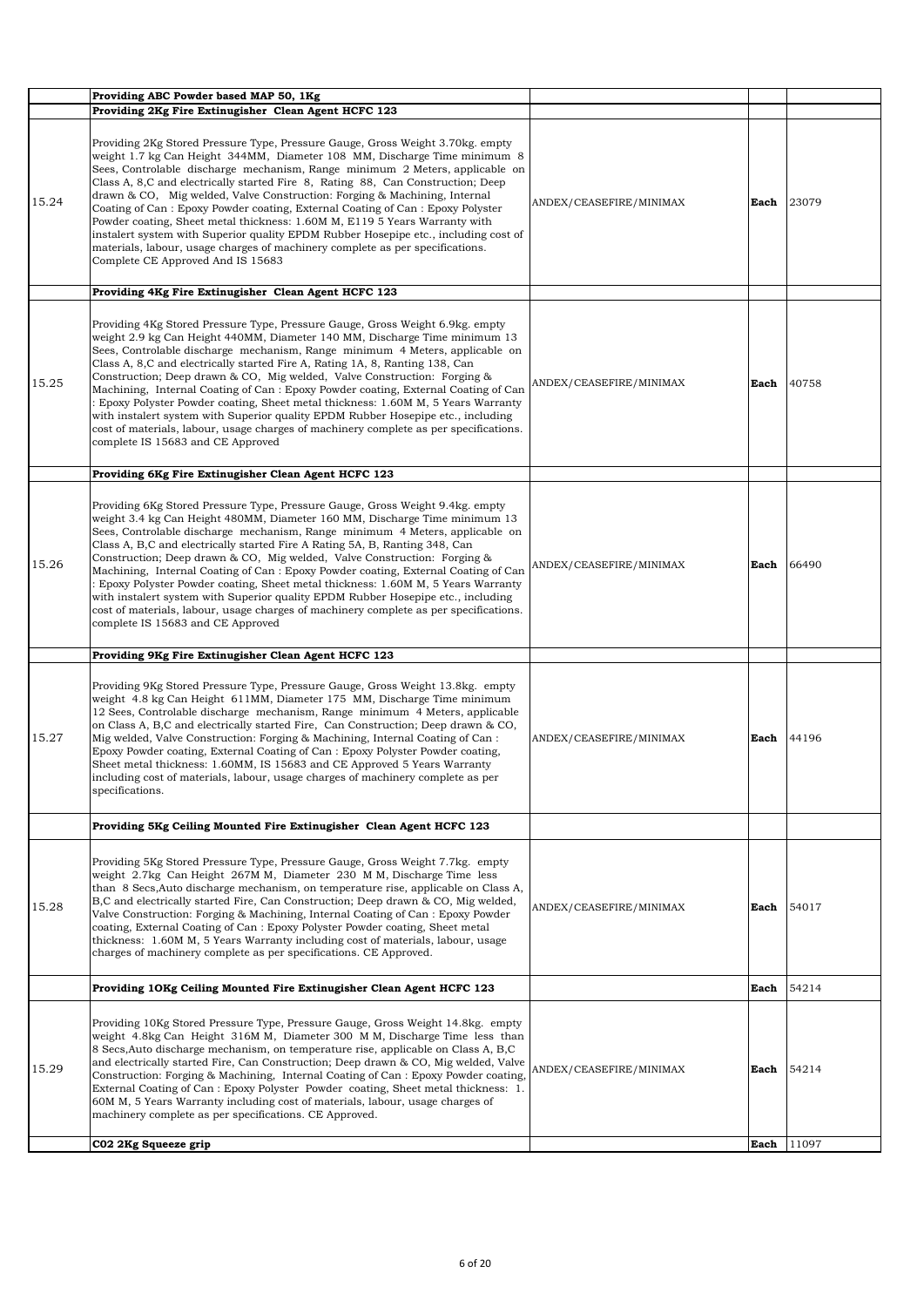|       | Providing ABC Powder based MAP 50, 1Kg                                                                                                                                                                                                                                                                                                                                                                                                                                                                                                                                                                                                                                                                                                                            |                         |      |       |
|-------|-------------------------------------------------------------------------------------------------------------------------------------------------------------------------------------------------------------------------------------------------------------------------------------------------------------------------------------------------------------------------------------------------------------------------------------------------------------------------------------------------------------------------------------------------------------------------------------------------------------------------------------------------------------------------------------------------------------------------------------------------------------------|-------------------------|------|-------|
| 15.30 | Providing 2 Kg CO2 Gas Type Fire Extinugisher Squeeze grip type, used Unused<br>Mechanism, Squeeze Grip, Gross Weight 9.1 Kg. empty Weight 7.1 Kg. Can Height<br>595MM Diameter 108MM, Discharge Time less than 8 Sees, Controllable discharge<br>mechanism, Applicable on Class 8&C Fire, 8 Rating 88, Can Construction : Hot<br>spinning/Forging, Valve Construction : Forging & Machining, Internal Coating of<br>Can: Not Applicable, External coating of Can: Spray Painting, Sheet metal<br>thickness: 4.0MM ISI Approved, 1 Year Warranty with instalert system with Superior<br>quality EPDM Rubber Hosepipe etc., including cost of materials, labour, usage<br>charges of machinery complete as per specifications, complete                            | ANDEX/CEASEFIRE/MINIMAX | Each | 11097 |
|       | C02 4.5Kg Squeeze grip                                                                                                                                                                                                                                                                                                                                                                                                                                                                                                                                                                                                                                                                                                                                            |                         |      |       |
| 15.31 | Providing 4.5Kg CO Gas Type Fire Extinugisher, Trolley Mounted, 2 Easy Weight<br>Management used Unused Mechanism, Squeeze Grip, Gross Weight 19.1 Kg. empty<br>Weight 14.6 Kg. Can Height 860MM Diameter 140MM, Discharge Time less than 13<br>Sees, Controllable discharge mechanism, Applicable on Class 8&C Fire, 8 Rating<br>138, Can Constuctin: Hot spinning/Forging, Valve Construction: Forging &<br>Machining, Internal Coating of Can: Not Applicable, External coating of Can: Spray<br>Painting, Sheet metal thickness: 4.5M M ISI Approved 1Year Warranty. with<br>instalert system with Superior quality EPDM Rubber Hosepipe etc., including cost of<br>materials, labour, usage charges of machinery complete as per specifications.<br>complete | ANDEX/CEASEFIRE/MINIMAX | Each | 16303 |
|       | Providing 4.5Kg C02 Wheel Type                                                                                                                                                                                                                                                                                                                                                                                                                                                                                                                                                                                                                                                                                                                                    |                         |      |       |
| 15.32 | Providing 4.5Kg CO2 gas valve type Fire Extinugisher, Tro lley Mounted, Easy<br>Weight Management used Unused Mechanism, Gross Weight 19.1 Kg. empty Weight<br>14.6 Kg. Can Height 860MM Diameter 140MM, Discharge Time less than 13 Sees,<br>Controllable discharge mechanism, Applicable on Class 8&C Fire, 8 Rating 138,<br>Can Constuction : Hot spinning/Forging, Valve Construction : Forging & Machining,<br>Internal Coating of Can: Not Applicable, External coating of Can: Spray Painting,<br>Sheet metal thickness: 4.5M M ISI Approved, 1YearWarranty.with instalert system<br>with Superior quality EPDM Rubber Hosepipe etc., including cost of materials,<br>labour, usage charges of machinery complete as per specifications. complete          | ANDEX/CEASEFIRE/MINIMAX | Each | 9723  |
|       | Providing 6.5Kg C02 Wheel Type                                                                                                                                                                                                                                                                                                                                                                                                                                                                                                                                                                                                                                                                                                                                    |                         |      |       |
| 15.33 | Providing 6.5Kg C02 Gas val ve type Fire Extinugisher, Trolley Mounted, Easy<br>Weight Management used Unused Mechanism, Gross Weight 30.5 Kg. empty<br>Weight 24.0 Kg. Can Height 1015M M Diameter 140M M, Discharge Time less than<br>13 Sees, Controllable discharge mechanism, Applicable on Class 8&C Fire, 8<br>Rating 348, Can Constuctin : Hot spinning/Forging, Valve Construction : Forging &<br>Machining, Internal Coating of Can: Not Applicable, External coating of Can: Spray<br>Painting, Sheet metal thickness: 4.5M M ISI Approved, 1Year Warranty. with<br>instalert system with Superior quality EPDM Rubber Hosepipe etc., including cost of<br>materials, labour, usage charges of machinery complete as per specifications.<br>Complete.  | ANDEX/CEASEFIRE/MINIMAX | Each | 14732 |
|       |                                                                                                                                                                                                                                                                                                                                                                                                                                                                                                                                                                                                                                                                                                                                                                   |                         |      |       |
|       | Providing 22.5Kg C02 Wheel Type                                                                                                                                                                                                                                                                                                                                                                                                                                                                                                                                                                                                                                                                                                                                   |                         |      |       |
| 15.34 | Providing 22.5Kg C02 Gas Type Fire Extinugisher, Trolley Mounted, Easy Weight<br>Management used Unused Mechanism, Gross Weight 93.5 Kg. empty Weight<br>71.0Kg. Can Height 1333M M Diameter 232MM, Discharge Time less than 20<br>Sees, Controllable discharge mechanism, Applicable on Class 8&C Fire, Can<br>Construction: Hot spinning/Forging, Valve Construction: Forging & Machining,<br>Internal Coating of Can: Not Applicable, External coating of Can: Spray<br>Painting, Sheet metal thickness: 5.20 MM ISI Approved, 1 Year Warranty.<br>including cost of materials, labour, usage charges of machinery complete as per<br>specifications. complete                                                                                                 |                         | Each | 41250 |
|       | Providing C02 Aluminium - 2kg                                                                                                                                                                                                                                                                                                                                                                                                                                                                                                                                                                                                                                                                                                                                     |                         |      |       |
| 15.35 | Providing 2Kg C02 Gas aluminium body Squeeze grip Fire Extinugisher, Used<br>Unused Mechanism, Squeeze Grip, Gross Weight 5.16 Kg. empty Weight 3.16Kg.<br>Can Height 615M M Diameter 111MM, Discharge Time less than 8 Sees,<br>Controllable discharge mechanism, Applicable on Class 8&C Fire, 8 Rating 138,<br>Can Constuction: Cold Impact Extrusion, Valve Construction : Forging & Machining, ANDEX/CEASEFIRE/MINIMAX<br>Internal Coating of Can: Not Applicable, External coating of Can: Spray Painting,<br>Aluminium metal ISO & PESO Approved, 3 Year Warranty. including cost of<br>materials, labour, usage charges of machinery complete as per specifications.<br>complete.<br>Providing C02 Aluminium - 4.5kg                                      |                         | Each | 9723  |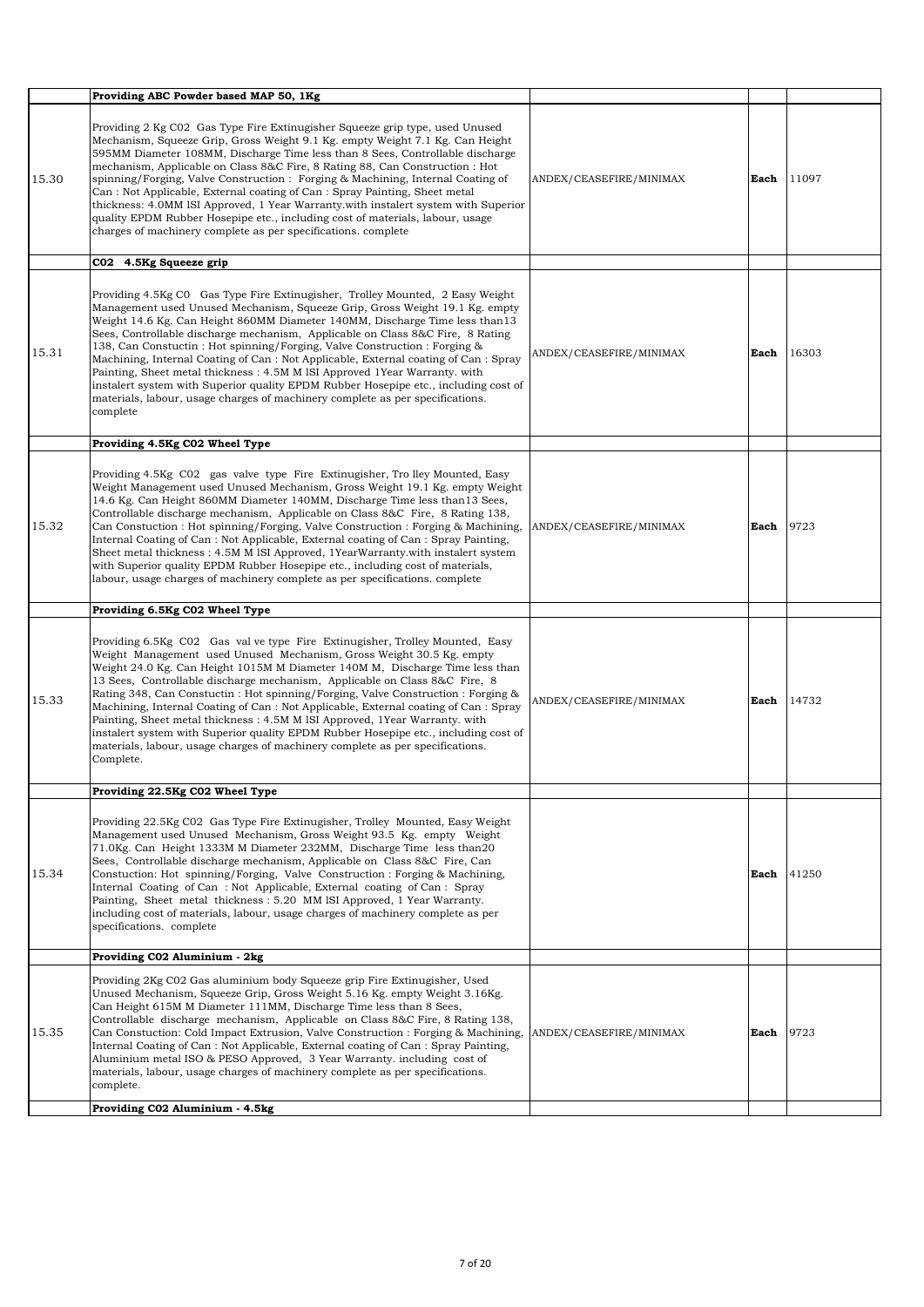|       | Providing ABC Powder based MAP 50, 1Kg                                                                                                                                                                                                                                                                                                                                                                                                                                                                                                                                                                                                                                                                                                                                                                                                                                                          |                         |      |       |
|-------|-------------------------------------------------------------------------------------------------------------------------------------------------------------------------------------------------------------------------------------------------------------------------------------------------------------------------------------------------------------------------------------------------------------------------------------------------------------------------------------------------------------------------------------------------------------------------------------------------------------------------------------------------------------------------------------------------------------------------------------------------------------------------------------------------------------------------------------------------------------------------------------------------|-------------------------|------|-------|
| 15.36 | Providing 4.5Kg C02 Gas Type aluminium body Squeeze grip Fire Extinugisher,<br>Trolley Mounted, Easy Weight Management, Used Unused Mechanism, Squeeze<br>Grip, Gross Weight 11.16Kg. empty Weight 6.66Kg. Can Height 860MM Diameter<br>140MM, Discharge Time less than 10 Sees, Controllable discharge mechanism,<br>Applicable on Class 8&C Fire, 8 Rating 138, Can Constuction : Cold Impact<br>Extrusion, Valve Construction : Forging & Machining, Internal Coating of Can : Not<br>Applicable, External coating of Can : Spray Painting, Aluminium metal ISO & PESO<br>Approved, 3 Year Warranty. including cost of materials, labour, usage charges of<br>machinery complete as per specifications. complete.                                                                                                                                                                            | ANDEX/CEASEFIRE/MINIMAX | Each | 14143 |
|       | Providing Aqueous Film-Forming Foam - 9 Ltr                                                                                                                                                                                                                                                                                                                                                                                                                                                                                                                                                                                                                                                                                                                                                                                                                                                     |                         |      |       |
| 15.37 | Providing 9 Ltr Fire Extinugisher Aqueous Film-Forming Foam Type, Stored<br>Pressure Type, Pressure Gauge, Gross Weight 15.10kg. empty weight 6.10kg Can<br>Height 615 MM, Diameter 175 MM, Discharge Time less than 60 Sees, Controllable<br>discharge mechanism (Squeeze grip with easy snap safety seal), Range minimum 6<br>Meters, applicable on Class A,8, CARating 13A, 8 Rating 558, Can Construction;<br>Deep drawn & CO, Mig welded, Valve Construction: Forging & Machining, Internal<br>Coating of Can: Epoxy Powder coating, External Coating of Can: Epoxy Polyster<br>Powder coating, Sheet metal thickness: 2.0MM, ISI and EN Approved, Helium Leak<br>Detection Tested, 1 Years Warranty with instalert system with Superior quality<br>EPDM Rubber Hosepipe etc., including cost of materials, labour, usage charges of<br>machinery complete as per specifications. complete | ANDEX/CEASEFIRE/MINIMAX | Each | 7267  |
|       | Providing Aqueous Film-Forming Foam - 50 Ltr                                                                                                                                                                                                                                                                                                                                                                                                                                                                                                                                                                                                                                                                                                                                                                                                                                                    |                         |      |       |
| 15.38 | Providing 50 Ltr Fire Extinugisher Aqueous Film-Forming Foam Type, External<br>Cartridge Type, Pressure Gauge, Gross Weight 102kg. empty weight 52kg Can Height<br>1192MM, Diameter 300 MM, Discharge Time less than 180 Sees, Controllable<br>discharge mechanism (Squeeze grip with easy snap safety seal), Range minimum 10<br>Meters, applicable on Class A,B,Can Construction; Deep drawn & CO2, Mig welded,<br>Valve Construction: Forging & Machining, Internal Coating of Can: Epoxy Powder ANDEX/CEASEFIRE/MINIMAX<br>coating, External Coating of Can: Epoxy Polyster Powder coating, Sheet metal<br>thickness: 4.0MM, 1 Years Warranty with instalert system with Superior quality<br>EPDM Rubber Hosepipe etc., including cost of materials, labour, usage charges of<br>machinery complete as per specifications. complete. Make:-<br>ANDEX/CEASEFIRE/MINIMAX                      |                         | Each | 26518 |
|       | Providing Water- 9 Ltr -Stored Pressure                                                                                                                                                                                                                                                                                                                                                                                                                                                                                                                                                                                                                                                                                                                                                                                                                                                         |                         |      |       |
| 15.39 | Providing 9 Ltr Water type Fire Extinugisher, Stored Pressure Type, Pressur Gauge,<br>Gross Weight 15.1kg. empty weight 6.1kg Can Height 615MM, Diameter 175 MM,<br>Discharge Time less than 120 Sees, Controllable discharge mechanism (Squeeze)<br>grip with easy snap safety seal), Range minimum 6 Meters, applicable on Class A<br>Fire, A Rating 3A, Can Construction; Deep drawn & CO, Mig welded, Valve<br>Construction: Forging & Machining, Internal Coating of Can: Epoxy Powder coating,<br>External Coating of Can: Epoxy Polyster Powder coating, Sheet metal thickness:<br>2.OM M, IS 15683 and CE Approved. Years Warranty with instalert system with<br>Superior quality EPDM Rubber Hosepipe etc., including cost of materials, labour,<br>usage charges of machinery complete as per specifications. complete                                                                | ANDEX/CEASEFIRE/MINIMAX | Each | 6874  |
|       | Providing Water- 45 Ltr                                                                                                                                                                                                                                                                                                                                                                                                                                                                                                                                                                                                                                                                                                                                                                                                                                                                         |                         |      |       |
| 15.40 | Providing 45 Ltr Fire Extinugisher Water Type, External Cartidge, Gross Weight<br>108kg. empty weight 58kg Can Height 1200MM, Diameter 300 MM, Discharge<br>Time less than 180 Sees, Controllable discharge mechanism (Squeeze grip with<br>easy snap safety seal), Range minimum 10 Meters, applicable on Class A Fire,<br>Can Construction; Deep drawn & CO, Mig welded, Valve Construction: Forging &<br>Machining, Internal Coating of Can: Epoxy Powder coating, External Coating of Can<br>: Epoxy Polyster Powder coating, Sheet metal thickness: 4.0MM, 1 Years Warranty<br>with instalert system with Superior quality EPDM Rubber Hosepipe etc., including<br>cost of materials, labour, usage charges of machinery complete as per specifications.<br>complete IS 16018 and CE Approved.                                                                                             | ANDEX/CEASEFIRE/MINIMAX | Each | 23571 |
|       | Providing Hydro Pyroquell Sytem- 21tr                                                                                                                                                                                                                                                                                                                                                                                                                                                                                                                                                                                                                                                                                                                                                                                                                                                           |                         |      |       |
| 15.41 | Providing 2 Ltr Hydro Pyroquell Sytem Watermist technology base, Stored<br>pressure type, Rating -15F, Solid stainless body to withstand hight temperatures,<br>Tamper-proof safety seal, Effective on Class-A, Class-B, Class-F and Electrically<br>Started Fires, Built-in pressure gauge, Instalert, Uses distilled water, Gross Weight<br>4.60 Kg, empty Weight 2.60kg, can Height 440mm Diameter 140MM, Controllable<br>discharge mechanism (Squeeze grip with easy snap safety seal), Can Construction :<br>Deep drawn & CO2 Mig welded, Valve Construction Forging & Machining, Sheet<br>metal thickness 1.50MM, Discharge Time Min. 8 Sec., 5 Year Warranty including<br>cost of materials, labour, usage charges of machinery complete as per specifications.<br>Complete, CE Approved                                                                                                 | ANDEX/CEASEFIRE/MINIMAX | Each | 21017 |
|       | Providing Hydro Pyroquell Sytem- 3ltr                                                                                                                                                                                                                                                                                                                                                                                                                                                                                                                                                                                                                                                                                                                                                                                                                                                           |                         |      |       |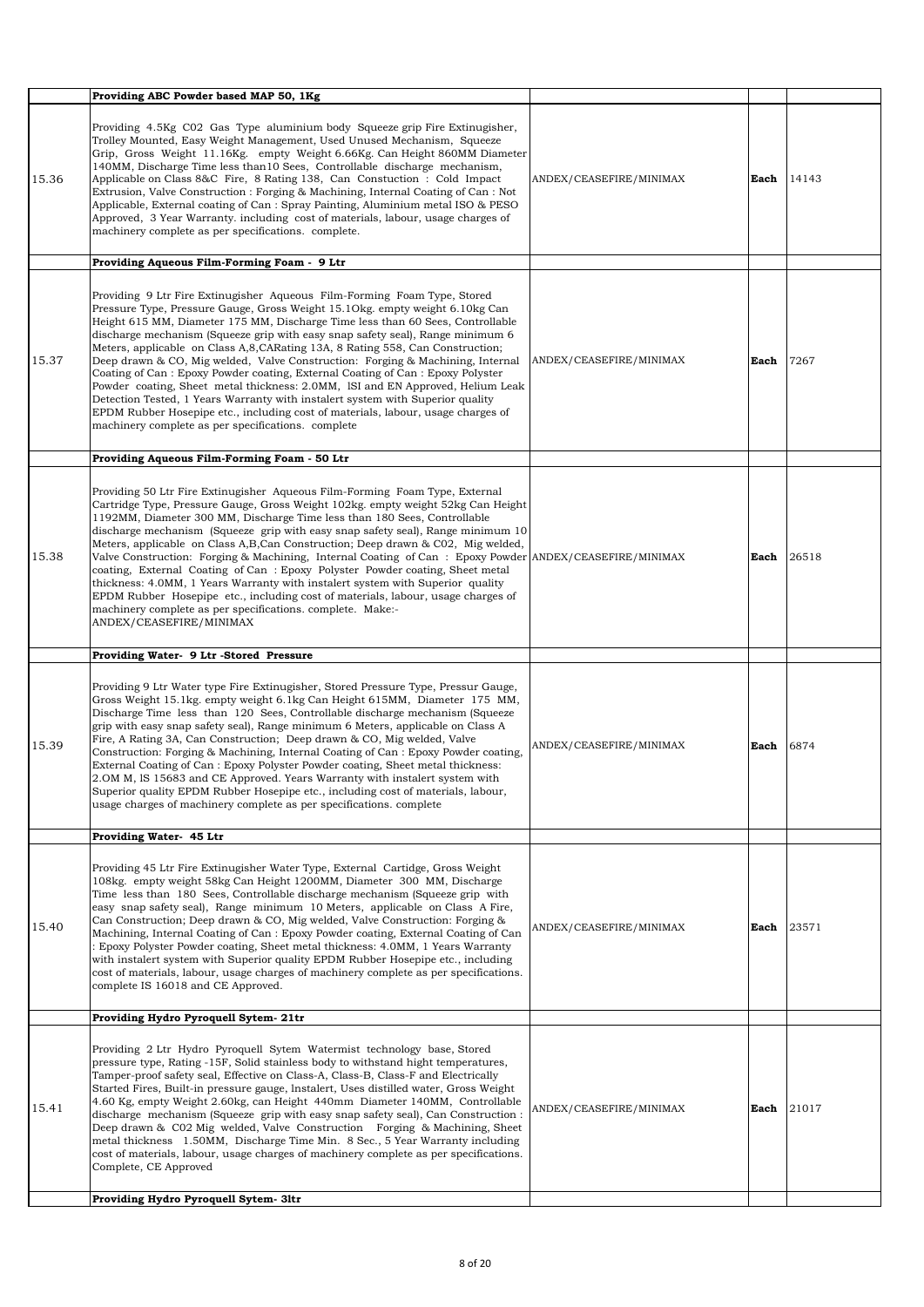|       | Providing ABC Powder based MAP 50, 1Kg                                                                                                                                                                                                                                                                                                                                                                                                                                                                                                                                                                                                                                                                                                                                                                                                                      |                         |      |       |
|-------|-------------------------------------------------------------------------------------------------------------------------------------------------------------------------------------------------------------------------------------------------------------------------------------------------------------------------------------------------------------------------------------------------------------------------------------------------------------------------------------------------------------------------------------------------------------------------------------------------------------------------------------------------------------------------------------------------------------------------------------------------------------------------------------------------------------------------------------------------------------|-------------------------|------|-------|
| 15.42 | Providing 3 Ltr Hydro Pyroquell Sytem Watermist technology base, Stored pressure<br>type, Rating -5A. 21B & 25F, Solid stainless body to withstand hight temperatures,<br>Tamper-proof safety seal, Effective on Class-A, Class-B, Class-F and Electrically<br>Started Fires, Built-in pressure gauge, lnstalert, Uses distilled water, Gross Weight<br>6.23 Kg, empty Weight 3.23kg, can Height 480mm Diameter 160MM, Controllable<br>discharge mechanism (Squeeze grip with easy snap safety seal), Can Construction :<br>Deep drawn & C02 Mig welded, Valve Construction Forgin & Machining, ERDA<br>approved, Sheet metal thickness 1.50MM, Discharge Time: Min.13Sec., 5 Year<br>Warranty including cost of materials, labour, usage charges of machinery complete<br>as per specifications. complete                                                  | ANDEX/CEASEFIRE/MINIMAX | Each | 25142 |
|       | Providing Hydro Pyroquell Sytem- 6ltr                                                                                                                                                                                                                                                                                                                                                                                                                                                                                                                                                                                                                                                                                                                                                                                                                       |                         |      |       |
| 15.43 | Providing 6 Ltr Hydro Pyroquell Sytem Watermist technology base, Stored pressure<br>type, Rating -SA 34B & 40F, Solid stainless body to withstand hight temperatures,<br>Tamper-proof safety seal, Effective on Class-A, Class-B, Class-F and Electrically<br>Started Fires, Built-in pressure gauge, Instalert, Uses distilled water, Gross Weight<br>10.4 Kg, empty Weight 4.4kg, can Height 615mm Diameter 175MM, Controllable<br>discharge mechanism (Squeeze grip with easy snap safety seal), Can Construction :<br>Deep drawn & C02 Mig welded, Valve Construction Forgin & Machining, ERDA<br>approved, Sheet metal thickness 1.50MM, Discharge Time: Min.13 Sec., 5 Year<br>Warranty including cost of materials, labour, usage charges of machinery complete<br>as per specifications. complete                                                   | ANDEX/CEASEFIRE/MINIMAX | Each | 33687 |
|       | Providing Green mist - 21tr                                                                                                                                                                                                                                                                                                                                                                                                                                                                                                                                                                                                                                                                                                                                                                                                                                 |                         |      |       |
| 15.44 | Green mist Extinguishers: Providing 2 Ltr Watermist technology base, Stored<br>pressure type, Rating -15F, Mild steel body, Tamper-proof safety seal, Effective on<br>Class-A, Class-B, Class-F and Electrically Started Fires, Built-in pressure gauge,<br>lnstalert, Uses distilled water, Gross Weight 4.55 Kg, empty Weight 2.73kg, can<br>Height 435mm Diameter 140MM, Controllable discharge mechanism (Squeeze grip<br>with easy snap safety seal), Can Construction : Deep drawn & C02 Mig welded, Valve<br>Construction: Forgin & Machining, ERDA approved, Sheet metal thickness:<br>1.60MM, Discharge Time: Min. 22 Sec., 5 Year Warranty with instalert system with<br>Superior quality EPDM Rubber Hosepipe etc., including cost of materials, labour,<br>usage charges of machinery complete as per specifications. complete                  | ANDEX/CEASEFIRE/MINIMAX | Each | 14731 |
|       | Providing Green mist - 31tr                                                                                                                                                                                                                                                                                                                                                                                                                                                                                                                                                                                                                                                                                                                                                                                                                                 |                         |      |       |
| 15.45 | Green mist Extinguishers: Providing 3 Ltr Watermist technology base, Stored<br>pressure type, Rating -5A. 21B & 25F, Mild Steel body, Tamper- proof safety seal,<br>Effective on Class-A, Class-B, Class-F and Electrically Started Fires, Built-in<br>pressure gauge, Instalert, Uses distilled water, Gross Weight 6.23 Kg, empty<br>Weight 3.23kg, can Height 480mm Diameter 160M M, Controllable discharge<br>mechanism (Squeeze grip with easy snap safety seal), Can Construction: Deep<br>drawn & C02 Mig welded, Valve Construction: Forgin & Machining, ERDA approved,<br>Sheet metal thickness: 1.60MM, Discharge Time: Min. 13Sec., 5 Year Warranty<br>with instalert system with Superior quality EPDM Rubber Hosepipe etc., including<br>cost of materials, labour, usage charges of machinery complete as per specifications.<br>complete     |                         | Each | 13259 |
|       | Providing Green mist - 61tr                                                                                                                                                                                                                                                                                                                                                                                                                                                                                                                                                                                                                                                                                                                                                                                                                                 |                         |      |       |
| 15.46 | Green mist Extinguishers: Providing 6 Ltr Watermist technology base, Stored<br>pressure type, Rating -8A. 34B & 40F, Mild steel body t, Tamper- proof safety seal,<br>Effective on Class-A, Class-B, Class-F and Electrically Started Fires, Built-in<br>pressure gauge, Instalert, Uses distilled water, Gross Weight 12.15 Kg, empty<br>Weight 6.15kg, can Height 615mm Diameter 175M M, Controllable discharge<br>mechanism (Squeeze grip with easy snap safety seal), Can Construction: Deep<br>drawn & C02 Mig welded, Valve Construction: Forgin & Machining, ERDA approved,<br>Sheet metal thickness: 2.00MM, Discharge Time: Min. 64 Sec., 5 Year Warranty<br>with instalert system with Superior quality EPDM Rubber Hosepipe etc., including<br>cost of materials, labour, usage charges of machinery complete as per specifications.<br>complete |                         | Each | 25142 |
|       | Providing CQRS 2 Kg- Direct Low Pressue System                                                                                                                                                                                                                                                                                                                                                                                                                                                                                                                                                                                                                                                                                                                                                                                                              |                         |      |       |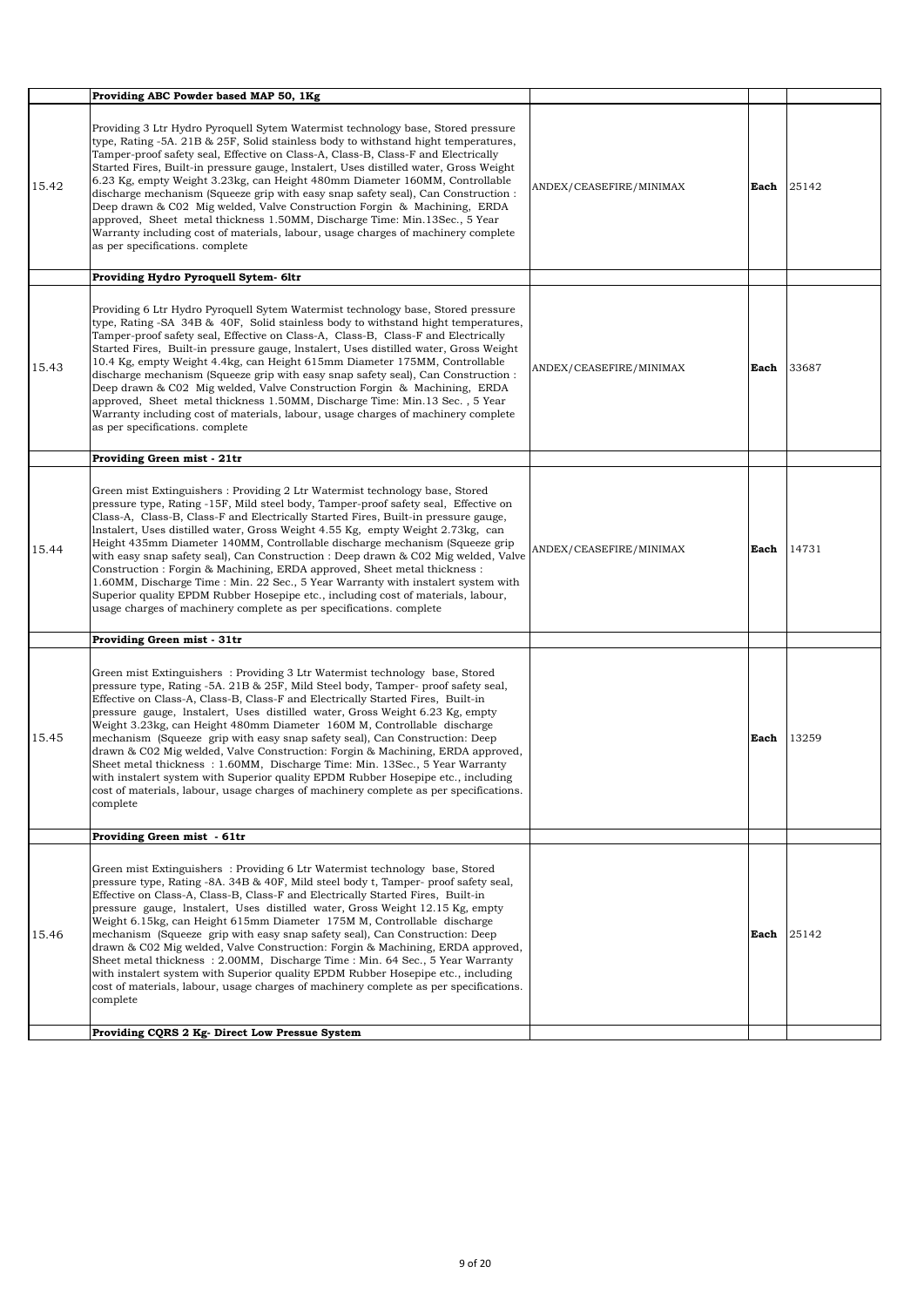| Providing ABC Powder based MAP 50, 1Kg                                                                                                                                                                                                                                                                                                                                                                                                                                                                                                                                                                                                                                                                                                                                                                                                                                                                                                                                                                                                                                                                                                                                                                                               |      |        |
|--------------------------------------------------------------------------------------------------------------------------------------------------------------------------------------------------------------------------------------------------------------------------------------------------------------------------------------------------------------------------------------------------------------------------------------------------------------------------------------------------------------------------------------------------------------------------------------------------------------------------------------------------------------------------------------------------------------------------------------------------------------------------------------------------------------------------------------------------------------------------------------------------------------------------------------------------------------------------------------------------------------------------------------------------------------------------------------------------------------------------------------------------------------------------------------------------------------------------------------|------|--------|
| Providing CQRS 2 Kg - Direct Low Pressue System - Gross Weight 3.98 Kg, Empty<br>Weight 1.98 Kg, Can Height 333 MM, Diameter 108M M, Can construction : Deep<br>Drawn, Valve Construction : ForgingI Machining, External Construction : Epoxy<br>Powder Coating, Sheet Metal Thickness: 1.60MM, 1 Year warranty, Valve, Nickel<br>Plated, With Intergrated Ball Valve, Integrated position control for ball valve: open-<br>close, Extinguishing Clean Agent HCFC 123, Zero ODP, Stored Pressue, Fitted with<br>Pressue Gauge, Control Panel having Monitoring LED's for AC Power, System On,<br>15.47<br>Discharged, Valve Closed, Valve Open, Pressure Healthy, Strobe Red, Strobe<br>ANDEX/CEASEFIRE/MINIMAX<br>Amber, OLEO Graphic Display 95x16, Battery Backp, 3 Outputs using Potential<br>Free relay contact, Audio Output using Piezo buzzer, 3 Meter Sensor Tue UV<br>Resistance with Pressrization of Tube Using Nitrogen Gas, End of Line Plug 1 Pc,<br>End of Line Adapter 1 Pc, T Connection/Elbow/Straight Connection 1 Pc, Pressure<br>Switch M 10x1, Switchpoint 15 bar -1 Pc, Tube Attchment 6 Pc. including cost of<br>materials, labour, usage charges of machinery complete as per specifications.<br>complete. | Each | 97232  |
| Providing CQRS 4 Kg- Direct Low Pressue System                                                                                                                                                                                                                                                                                                                                                                                                                                                                                                                                                                                                                                                                                                                                                                                                                                                                                                                                                                                                                                                                                                                                                                                       |      |        |
| Providing CQRS 4 Kg - Direct Low Pressue System - Gross Weight 7 Kg, Empty<br>Weight 3 Kg, Can Height 413 M M, Diameter 140M M, Can construction : Deep<br>Drawn, Valve Construction : Forging I Machining, External Construction : Epoxy<br>Powder Coating, Sheet Metal Thickness: 1.60MM, 1 Year warranty, Valve, Nickel<br>Plated, With Intergrated Ball Valve, Integrated position control for ball valve: open-<br>close, Extinguishing Clean Agent HCFC 123, Stored Pressue, Fitted with Pressue<br>Gauge, Control Panel having Monitoring LED's for AC Power, System On,<br>15.48<br>ANDEX/CEASEFIRE/MINIMAX<br>Discharged, Valve Closed, Valve Open, Pressure Healthy, Strobe Red, Strobe<br>Amber, OLEO Graphic Display 95x16, Battery Backp, 3 Outputs using Potential<br>Free relay contact, Audio Output using Piezo buzzer, 4 Meter Sensor Tue UV<br>Resistance with Pressrization of Tube Using Nitrogen Gas, End of Line Plug 1 Pc,<br>End of Line Adapter 1 Pc, T Connection/Elbow/Straight Connection 1 Pc, Pressure<br>Switch M 10x1, Switchpoint 15 bar - 1 Pc, Tube Attchment 8Pc. including cost of<br>materials, labour, usage charges of machinery complete as per specifications                             | Each | 117857 |
| Providing CQRS 6 Kg- Direct Low Pressue System                                                                                                                                                                                                                                                                                                                                                                                                                                                                                                                                                                                                                                                                                                                                                                                                                                                                                                                                                                                                                                                                                                                                                                                       |      |        |
| Providing CQRS 6 Kg - Direct Low Pressue System - Gross Weight 9.42 Kg, Empty<br>Weight 3.42 Kg, Can Height 460 MM, Diameter 160M M, Can construction : Deep<br>Drawn, Valve Construction : Forging IMachining, External Construction : Epoxy<br>Powder Coating, Sheet Metal Thickness: 2.00MM, 1 Year warranty, Valve, Nickel<br>Plated, With Intergrated Ball Valve, Integrated position control for ball valve: open-<br>close, Extinguishing Clean Agent HCFC 123, Zero ODP, Stored Pressue, Fitted with<br>Pressue Gauge, Control Panel having Monitoring LED's for AC Power, System On,<br>15.49<br>Discharged, Valve Closed, Valve Open, Pressure Healthy, Strobe Red, Strobe<br>ANDEX/CEASEFIRE/MINIMAX<br>Amber, OLEO Graphic Display 95x16, Battery Backp, 3 Outputs using Potential<br>Free relay contact, Audio Output using Piezo buzzer, 5 Meter Sensor Tue UV<br>Resistance with Pressrization of Tube Using Nitrogen Gas, End of Line Plug 1 Pc,<br>End of Line Adapter 1 Pc, T Connection/Elbow/Straight Connection 1 Pc, Pressure<br>Switch M 10x1, Switchpoint 15 bar-1 Pc, Tube Attchment 10Pe. including cost of<br>materials, labour, usage charges of machinery complete as per specifications.<br>complete   | Each | 135536 |
| Providing CQRS 9 Kg- Direct Low Pressue System                                                                                                                                                                                                                                                                                                                                                                                                                                                                                                                                                                                                                                                                                                                                                                                                                                                                                                                                                                                                                                                                                                                                                                                       | Each | 153214 |
| Providing CORS 9 Kg - Direct Low Pressue System - Gross Weight 14.53 Kg, Empty<br>Wight 5.53Kg, Can Height 590 MM, Diameter 175MM, Can construction : Deep<br>Drawn, Valve Construction : ForgingI Machining, External Construction : Epoxy<br>Powder Coating, Sheet Metal Thickness: 2.00MM, 1 Year warranty, Valve, Nickel<br>Plated, With Intergrated Ball Valve, Integrated position control for ball valve: open-<br>close, Extinguishing Clean Agent HCFC 123, Zero ODP, Stored Pressue, Fitted with<br>Pressue Gauge, Control Panel having Monitoring LED's for AC Power, System On,<br>15.50<br>Discharged, Valve Closed, Valve Open, Pressure Healthy, Strobe Red, Strobe<br>ANDEX/CEASEFIRE/MINIMAX<br>Amber, OLEO Graphic Display 95x16, Battery Backp, 3 Outputs using Potential<br>Free relay contact, Audio Output using Piezo buzzer, 6 Meter Sensor Tue UV<br>Resistance with Pressrization of Tube Using Nitrogen Gas, End of Line Plug 1 Pc,<br>End of Line Adapter 1 Pc, T Connection/Elbow/Straight Connection 1 Pc, Pressure<br>Switch M 10x1, Switchpoint 15 bar -1 Pc, Tube Attchment 10Pe. including cost of<br>materials, labour, usage charges of machinery complete as per specifications.<br>Complete.   | Each | 153214 |
|                                                                                                                                                                                                                                                                                                                                                                                                                                                                                                                                                                                                                                                                                                                                                                                                                                                                                                                                                                                                                                                                                                                                                                                                                                      |      |        |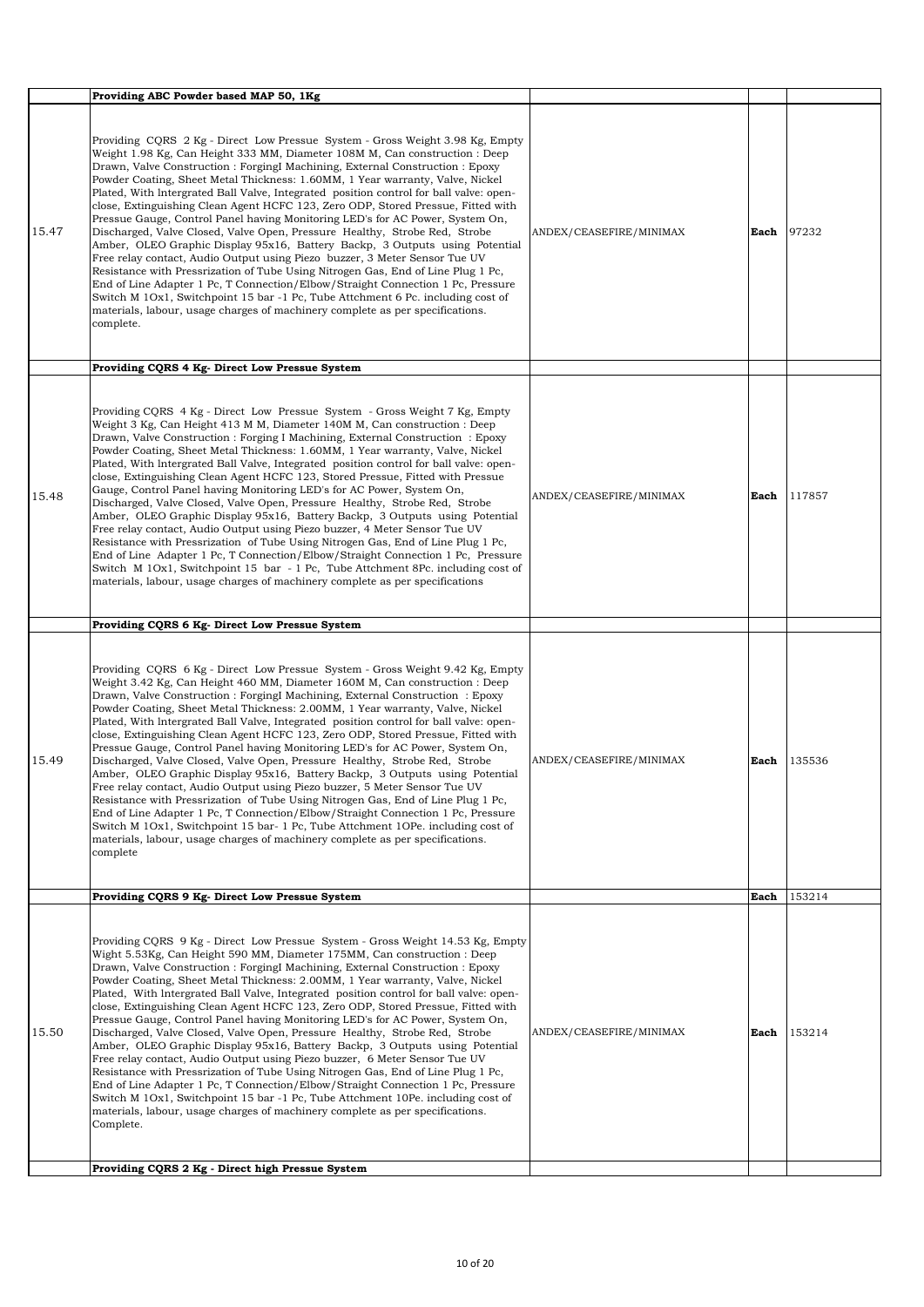|       | Providing ABC Powder based MAP 50, 1Kg                                                                                                                                                                                                                                                                                                                                                                                                                                                                                                                                                                                                                                                                                                                                                                                                                                                                                                                                                                                                                                                                                                                                                                                                                                                                                                                                                                |                         |      |        |
|-------|-------------------------------------------------------------------------------------------------------------------------------------------------------------------------------------------------------------------------------------------------------------------------------------------------------------------------------------------------------------------------------------------------------------------------------------------------------------------------------------------------------------------------------------------------------------------------------------------------------------------------------------------------------------------------------------------------------------------------------------------------------------------------------------------------------------------------------------------------------------------------------------------------------------------------------------------------------------------------------------------------------------------------------------------------------------------------------------------------------------------------------------------------------------------------------------------------------------------------------------------------------------------------------------------------------------------------------------------------------------------------------------------------------|-------------------------|------|--------|
| 15.51 | Providing CQRS 2 Kg - Direct high Pressue System - Gross Weight 8.52 Kg, Empty<br>Weight 6.52 Kg, Can Height 595 MM, Diameter 108M M, Can construction : Hot<br>Spinning/Heat Treatment, Valve Construction: Forging I Machining, External<br>Construction: Epoxy Powder Coating, Sheet Metal Thickness: 3.5M M, 1 Year<br>warranty, Valve, Brass, Cylinder thread: M10x1, Outlet thread: W21, 8x1/14",<br>Bursting Disc: 250 bar, Integrated position control for Valve: activated-not<br>activated, Intergrated position control for ball valve: open-close, Extinguishing<br>Agent C02 Control Panel having Monitoring LED's for AC Power, System on,<br>Discharged, Valve Closed, Valve Open, Pressure Healthy, Strobe Red, Strobe Amber,<br>OLEO Graphic Display 95x16, Battery Backp, 3 Outputs using Potential Free relay<br>contact, Audio Output using Piezo buzzer, 3 Meter Sensor Tube UV Resistance<br>with Pressurization of Tube Using Nitrogen Gas, End of Line Plug 1 Pc, End of Line<br>Adapter 1 Pc, T Connection/Elbow/Straight Connection 1 Pc, Pressure Switch M<br>10x1, Switchpoint 15 bar -1 Pc, Tube Attchment, 6 Pc. including cost of materials,<br>labour, usage charges of machinery complete as per specifications. complete                                                                                                                                            | ANDEX/CEASEFIRE/MINIMAX | Each | 88393  |
| 15.52 | Providing CQRS 4.5 Kg - Direct high Pressue System<br>Providing CQRS 4.5Kg - Direct High Pressue System - Gross Weight 14.73 Kg,<br>Empty Weight 13.23 Kg, Can Height 735 MM, Diameter 139M M, Can<br>construction Hot Spinning/Heat Treatment, Val ve Construction : ForgingI<br>Machining, External Construction : Epoxy Powder Coating, Sheet Metal Thickness:<br>4.2MM, 1 Yearwarranty, Valve, Brass, Cylinder thread: 25E, Dip tube thread<br>$M1Ox1$ , Outlet thread: W21, 8x1/14", Bursting Disc: 250 bar, Integrated position<br>control for Valve: activated - not activated, Intergrated position control for ball<br>valve: open-close, Extinguishing Agent C02 Control Panel having Monitoring LED's<br>for AC Power, System on, Discharged, Valve Closed, Valve Open, Pressure Healthy,<br>Strobe Red, Strobe Amber, OLEO Graphic Display 95x16, Battery Backp, 3<br>Outputs using Potential Free relay contact, Audio Output using Piezo buzzer, 3<br>Meter Sensor Tube UV Resistance with Pressurization of Tube Using Nitrogen Gas,<br>End of Line Plug 1 Pc, End of Line Adapter 1 Pc, T Connection/Elbow/Straight<br>Connection 1 Pc, Pressure Switch M 10x1, Sw itchpoint 15 bar - 1 Pc, Tube<br>Attchment 8 Pc. including cost of materials, labour, usage charges of machinery<br>complete as per specifications. complete                                                       | ANDEX/CEASEFIRE/MINIMAX | Each | 106071 |
| 15.53 | Providing CQRS 6.5Kg - Direct High Pressue System<br>Providing CQRS 6.5Kg - Direct High Pressue System - Gross Weight 23.2 Kg, Empty<br>Weight 16.7 Kg, Can Height 980 MM, Diameter 139.7MM, Can construction : Hot<br>Spinning/Heat Treatment, Valve Construction : Forging I Machining, External<br>Construction : Epoxy Powder Coating, Sheet Metal Thickness: 4.5M M, 1 Year<br>warranty, Valve, Brass, Cylinder thread : 25E, Dip tube thread M10x1, Outlet<br>thread: W21, 8x1/14", Bursting Disc: 250 bar, Integrated position control for Valve:<br>activated - not activated, Intergrated position control for ball valve: open-close,<br>Extinguishing Agent C02 Control Panel having Monitoring LED's for AC Power,<br>System on, Discharged, Valve Closed, Valve Open, Pressure Healthy, Strobe Red,<br>Strobe Amber, OLEO Graphic Display 95x16, Battery Backp, 3 Outputs using<br>Potential Free relay contact, Audio Output using Piezo buzzer, 3 Meter Sensor Tube<br>UV Resistance with Pressurization of Tube Using Nitrogen Gas, End of Line Plug 1<br>Pc, End of Line Adapter 1 Pc, T Connection/Elbow/Straight Connection 1Pc,<br>Pressure Switch M 10x1, Switchpoint 15 bar -1 Pc, Tube Attchment 10 Pc. including<br>cost of materials, labour, usage charges of machinery complete as per<br>specifications. Complete.<br>Providing CQRS 22.5Kg - Direct High Pressure System | ANDEX/NEWAGE/CEASEFIRE  | Each | 120804 |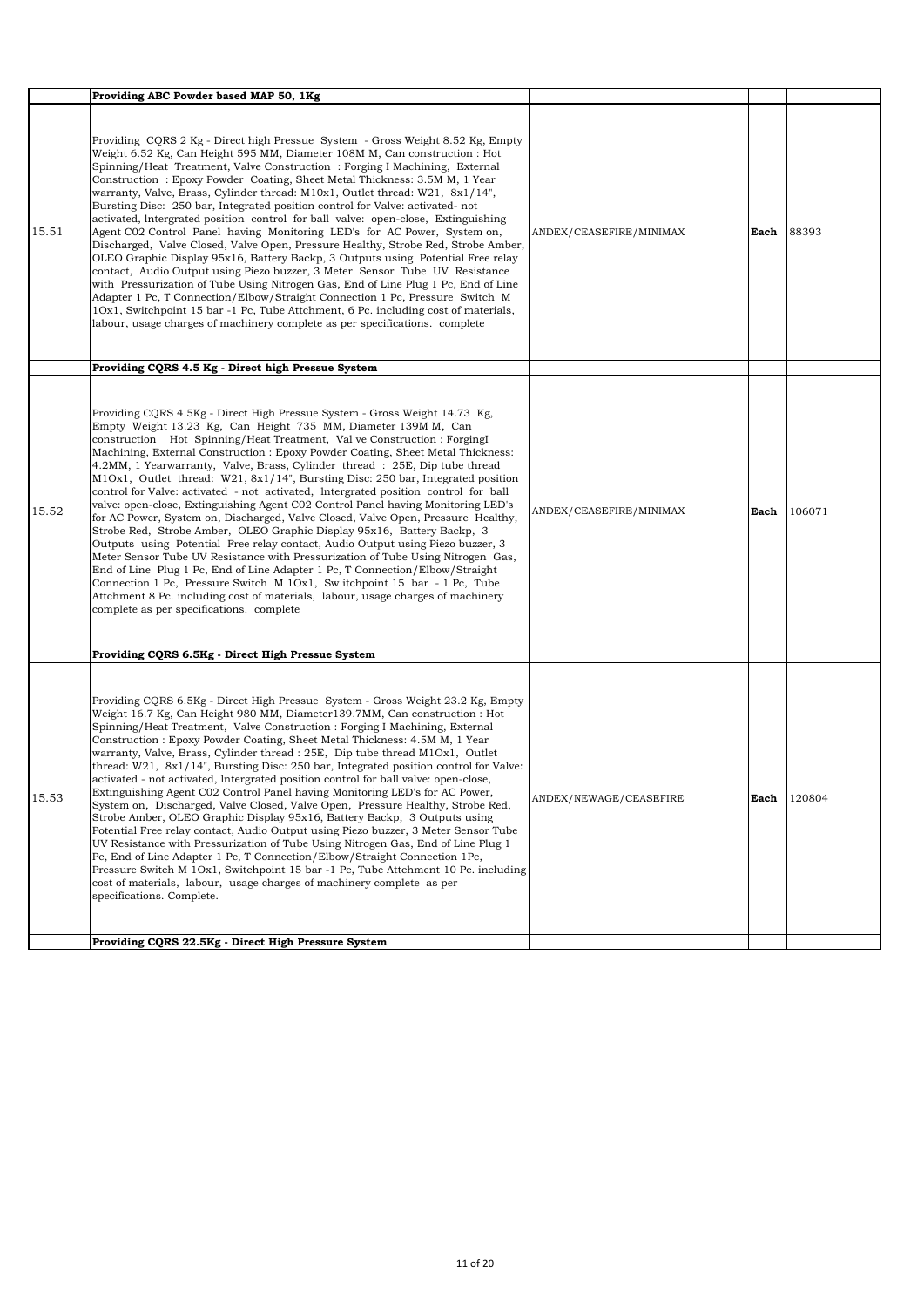|       | Providing ABC Powder based MAP 50, 1Kg                                                                                                                                                                                                                                                                                                                                                                                                                                                                                                                                                                                                                                                                                                                                                                                                                                                                                                                                                                                                                                                                                                                                                                                                                                                          |                          |      |        |
|-------|-------------------------------------------------------------------------------------------------------------------------------------------------------------------------------------------------------------------------------------------------------------------------------------------------------------------------------------------------------------------------------------------------------------------------------------------------------------------------------------------------------------------------------------------------------------------------------------------------------------------------------------------------------------------------------------------------------------------------------------------------------------------------------------------------------------------------------------------------------------------------------------------------------------------------------------------------------------------------------------------------------------------------------------------------------------------------------------------------------------------------------------------------------------------------------------------------------------------------------------------------------------------------------------------------|--------------------------|------|--------|
| 15.54 | Providing CQRS 22.5Kg -Direct High Pressue System- Gross Weight 63.6 Kg, Empty<br>Weight 41.1 Kg, Can Height 1170 MM, Diameter 232MM, Can construction : Hot<br>Spinning/Heat Treatment, Valve Construction : Forging I Machining, External<br>Construction : Epoxy Powder Coating, Sheet Metal Thickness: 4.5MM, 1 Year<br>warranty, Valve, Brass, Cylinder thread : 25E, Dip tube thread M10x1, Outlet<br>thread: W21, 8x1/14", Bursting Disc: 250 bar, Integrated position control for Valve:<br>activated - not activated, Intergrated position control for ball valve: open-close,<br>Extinguishing Agent C02 Control Panel having Monitoring LED's for AC Power,<br>System on, Discharged, Valve Closed, Valve Open, Pressure Healthy, Strobe Red,<br>Strobe Amber, OLEO Graphic Display 95x16, Battery Backp, 3 Outputs using<br>Potential Free relay contact, Audio Output using Piezo buzzer, 3 Meter Sensor Tube<br>UV Resistance with Pressurization of Tube Using Nitrogen Gas, End of Line Plug 1<br>Pc, End of Line Adapter 1 Pc, T Connection/Elbow/Straight Connection 1 Pc,<br>Pressure Switch M 10x1, Switchpoint 15 bar - 1 Pc, Tube Attchment 12 Pc.<br>including cost of materials, labour, usage charges of machinery complete as per<br>specifications. Complete.        | ANDEX/NEWAGE/CEASEFIRE   | Each | 153214 |
|       | Smoke detection- Wireless Addressable Panel                                                                                                                                                                                                                                                                                                                                                                                                                                                                                                                                                                                                                                                                                                                                                                                                                                                                                                                                                                                                                                                                                                                                                                                                                                                     |                          |      |        |
| 15.55 | Analogue Addressable 1 to 4 loop Fire Alarm Control Panel expandable via plug-in<br>loop driver boards, loop current 500mA maximum per loop, dual flash based<br>microprocessor, supports to connect 240 addressable devices one each loop via fully<br>digital communication protocol, equipped with a white backlit display (240x64 pixel)<br>resolution) graphical LCD Display with at least 6 lines of information, 400 fire zones<br>(soft zones), fully programmable via alphanumeric keypad or configuration software,<br>dedicated USB and RS-232 serial port for direct or PC connection. 10500 events<br>storage, loop current 500 mA, panel shall be equipped with in-built multi-meter for<br>live monitoring of loop current, earth voltage, loop voltage etc., installer's logo<br>application, network card to network with compatible addressable panel(s) and<br>repeater panel(s), capable to connect maximum 200 network nodes on a standard<br>network, features battery charger status and temperature, supports programmable<br>cause / effect on outputs, panel housing meets IP30 ingress protection classification<br>finished in RAL 7035, Independently certified as. Make-ARGUS complying with<br>requirements of BS EN 54 Part 2, 4, and 13. Approved by: LPCB/VDS | ARGUS(UK)/TYCO/HONEYWELL | Each | 240000 |
|       | <b>Smoke detection- Wireless</b>                                                                                                                                                                                                                                                                                                                                                                                                                                                                                                                                                                                                                                                                                                                                                                                                                                                                                                                                                                                                                                                                                                                                                                                                                                                                |                          |      |        |
| 15.56 | Addressable Optical Smoke Detector radio-linked optical detector (smoke) operates<br>with an optical sensing chamber based on the principle of scattered light sensor. The<br>detector communicates with a fire detection control panel in loop technology via the<br>loop RF interface. Two lithium batteries are accommodated in the detector base one<br>as backup. The two coloured LED indicator with 360 visibility. Mechanical theft<br>protection in the base. Radio transmission of 150 m (in free air), operating at de-<br>licensed frequency range of 865MHz all as specified and directed. Approval by IMQ<br>for EN54-7 & EN54-25.                                                                                                                                                                                                                                                                                                                                                                                                                                                                                                                                                                                                                                                | ARGUS(UK)/TYCO/HONEYWELL | Each | 8500   |
|       | <b>Wireless Translator</b>                                                                                                                                                                                                                                                                                                                                                                                                                                                                                                                                                                                                                                                                                                                                                                                                                                                                                                                                                                                                                                                                                                                                                                                                                                                                      |                          |      |        |
| 15.57 | RF translator wireless device which can control up to 32 detectors modules or<br>signaling devices, configuration through manual or PC software, up to 32 fully<br>intelligent wireless field devices. Operating at frequency of 865 MHz. status<br>indication via 3 LEDs, IT communicates with the control panel via the loop, radio<br>transmission range 150m in free air, operating frequency channels 7, all as specified<br>and directed. Approval by IMQ for EN54-17, EN54-18 & EN54-25.                                                                                                                                                                                                                                                                                                                                                                                                                                                                                                                                                                                                                                                                                                                                                                                                 | ARGUS(UK)/TYCO/HONEYWELL | Each | 35000  |
|       | Wireless Expander                                                                                                                                                                                                                                                                                                                                                                                                                                                                                                                                                                                                                                                                                                                                                                                                                                                                                                                                                                                                                                                                                                                                                                                                                                                                               |                          |      |        |
| 15.58 | RF expander wireless device, two orthogonal antennas for safe radio<br>communications, operating at frequency range of 865 MHz, 7 bi-directional data<br>channels, range of RF transmission is 150 meters in free space can boosted,<br>operating frequency channels 7, all as specified and directed. Approval by IMQ for<br>EN54-18 & EN54-25.                                                                                                                                                                                                                                                                                                                                                                                                                                                                                                                                                                                                                                                                                                                                                                                                                                                                                                                                                | ARGUS(UK)/TYCO/HONEYWELL | Each | 30000  |
|       | Wireless Hooter cum Strobe                                                                                                                                                                                                                                                                                                                                                                                                                                                                                                                                                                                                                                                                                                                                                                                                                                                                                                                                                                                                                                                                                                                                                                                                                                                                      |                          |      |        |
| 15.59 | Addressable Wireless Conventional Wall Sounder with Beacon for providing Audible<br>and Visual Alarms in response to the output signal from the control panel, 32<br>selectable tone and adjustable sound level, maximum output volume $\omega$ 1M distance<br>100 dB(A), output tone frequency range 440 Hz to 2900 Hz, Visual alarm device<br>output frequency 0.5 Hz, Approved by LPCB for EN 54-3 standard with Intelligent<br>Sounder Interface Module radio-linked. Radio transmission of 150 m (in free air),<br>operating at de-licensed frequency range of 865MHz all as specified and directed.<br>Approval by IMQ for EN54-7 & EN54-25.                                                                                                                                                                                                                                                                                                                                                                                                                                                                                                                                                                                                                                              | ARGUS(UK)/TYCO/HONEYWELL | Each | 12000  |
|       | Multi Sensor (Smoke + Heat) Detector                                                                                                                                                                                                                                                                                                                                                                                                                                                                                                                                                                                                                                                                                                                                                                                                                                                                                                                                                                                                                                                                                                                                                                                                                                                            |                          |      |        |
|       |                                                                                                                                                                                                                                                                                                                                                                                                                                                                                                                                                                                                                                                                                                                                                                                                                                                                                                                                                                                                                                                                                                                                                                                                                                                                                                 |                          |      |        |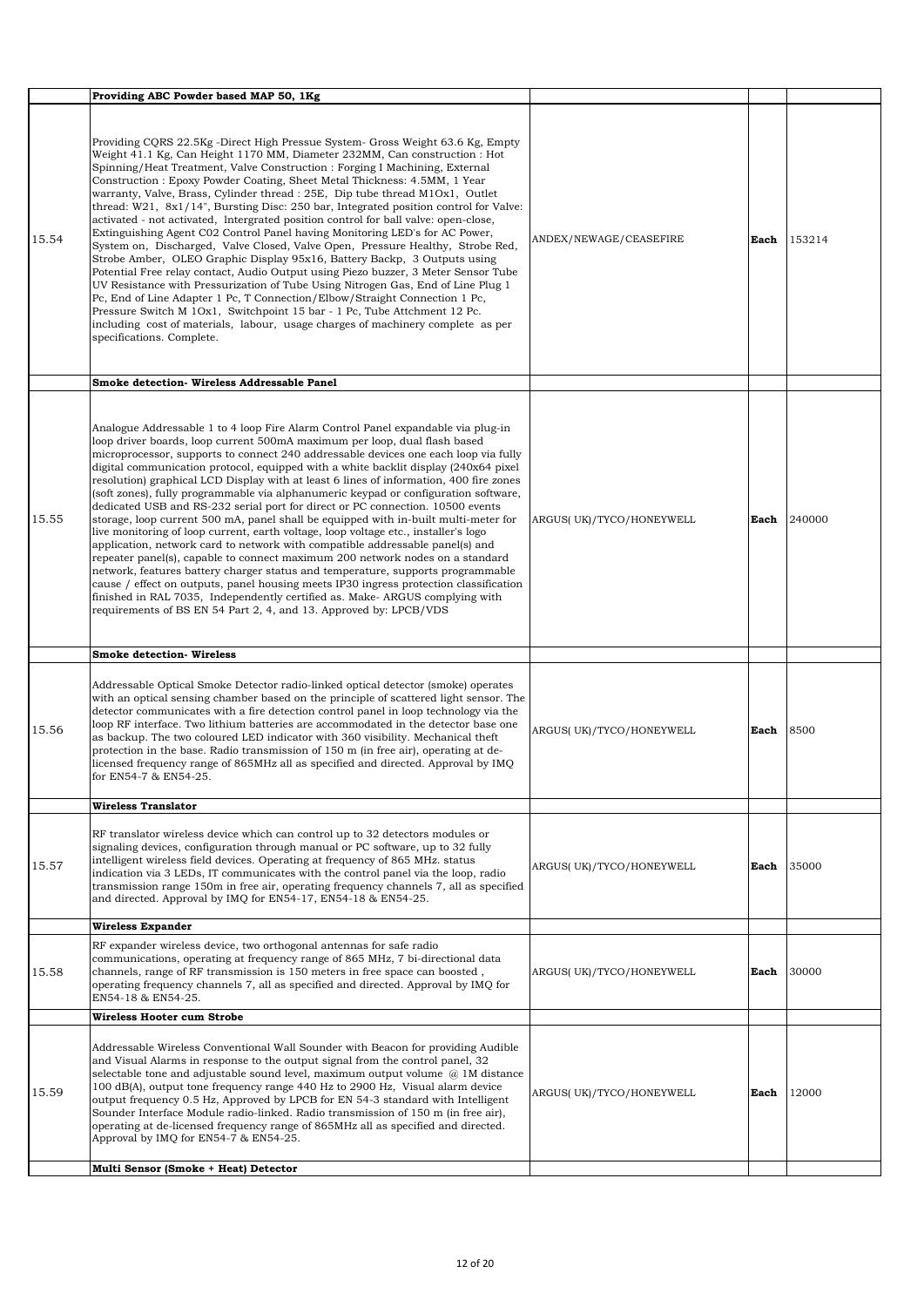|         | Providing ABC Powder based MAP 50, 1Kg                                                                                                                                                                                                                                                                                                                                                                                                                                                                                                                                                                                                                                                                                                                                                                                                                                                                                                                                                                                                                                                                                                                                                                                                                                                                                                                                                                                                                                                                                                                                                                                                                                             |                                                 |      |           |
|---------|------------------------------------------------------------------------------------------------------------------------------------------------------------------------------------------------------------------------------------------------------------------------------------------------------------------------------------------------------------------------------------------------------------------------------------------------------------------------------------------------------------------------------------------------------------------------------------------------------------------------------------------------------------------------------------------------------------------------------------------------------------------------------------------------------------------------------------------------------------------------------------------------------------------------------------------------------------------------------------------------------------------------------------------------------------------------------------------------------------------------------------------------------------------------------------------------------------------------------------------------------------------------------------------------------------------------------------------------------------------------------------------------------------------------------------------------------------------------------------------------------------------------------------------------------------------------------------------------------------------------------------------------------------------------------------|-------------------------------------------------|------|-----------|
| 15.60   | Addressable Optical thermal detector (heat & smoke) radio-linked optical thermal<br>detector operates both with an optical sensing chamber based on the principle of<br>scattered light as well as with a rate of rise thermal sensor. The detector<br>communicates with a fire detection control panel in loop technology via the loop RF<br>interface. Two lithium batteries are accommodated in the detector base one as<br>backup. The two coloured LED indicator with 360 visibility. Mechanical theft<br>protection in the base. Radio transmission of 150 m (in free air), operating at de-<br>licensed frequency range of 865MHz all as specified and directed. Approval by IMQ<br>for EN54-5, EN54-7, EN54-25 & EN54-29.                                                                                                                                                                                                                                                                                                                                                                                                                                                                                                                                                                                                                                                                                                                                                                                                                                                                                                                                                  | ARGUS(UK)/TYCO/HONEYWELL                        | Each | 9000      |
|         | <b>External GSM Dialler</b>                                                                                                                                                                                                                                                                                                                                                                                                                                                                                                                                                                                                                                                                                                                                                                                                                                                                                                                                                                                                                                                                                                                                                                                                                                                                                                                                                                                                                                                                                                                                                                                                                                                        |                                                 |      |           |
| 15.61   | Providing the GSM unit enables the system to operate over cellular net work.<br>Indoor plug-in transformer, 120VAC 60 Hz I 9 VAC Current Consumption : 40mA<br>approx (idle), < 400mA (transmission), Backup Battery: Ni-Metal, 7. 2V, 1300 mAh<br>including cost of materials, labour, usage charges of machinery complete as per<br>specifications. complete                                                                                                                                                                                                                                                                                                                                                                                                                                                                                                                                                                                                                                                                                                                                                                                                                                                                                                                                                                                                                                                                                                                                                                                                                                                                                                                     | ARGUS(UK)/TYCO/HONEYWELL                        | Each | 4035      |
|         | <b>Wireless Heat Detector</b>                                                                                                                                                                                                                                                                                                                                                                                                                                                                                                                                                                                                                                                                                                                                                                                                                                                                                                                                                                                                                                                                                                                                                                                                                                                                                                                                                                                                                                                                                                                                                                                                                                                      |                                                 |      |           |
| 15.62   | Addressable thermal detector (heat) radio-linked optical detector operates with a rate<br>of rise thermal sensor. The detector communicates with a fire detection control panel<br>in loop technology via the loop RF interface. Two lithium batteries are accommodated<br>in the detector base one as backup. The two coloured LED indicator with 360<br>visibility. Mechanical theft protection in the base. Radio transmission of 150 m (in<br>free air), operating at de-licensed frequency range of 865MHz all as specified and<br>directed. Approval by IMQ for EN54-5 & EN54-25.                                                                                                                                                                                                                                                                                                                                                                                                                                                                                                                                                                                                                                                                                                                                                                                                                                                                                                                                                                                                                                                                                            | ARGUS(UK)/TYCO/HONEYWELL                        | Each | 8000      |
|         | <b>Addresable Smoke Detection- Wired</b>                                                                                                                                                                                                                                                                                                                                                                                                                                                                                                                                                                                                                                                                                                                                                                                                                                                                                                                                                                                                                                                                                                                                                                                                                                                                                                                                                                                                                                                                                                                                                                                                                                           |                                                 |      |           |
|         | Providing Smoke Detection Control Panel - 1-8 Loop,                                                                                                                                                                                                                                                                                                                                                                                                                                                                                                                                                                                                                                                                                                                                                                                                                                                                                                                                                                                                                                                                                                                                                                                                                                                                                                                                                                                                                                                                                                                                                                                                                                |                                                 |      |           |
| 15.63   | Supply, install, test and commissioning of addressable peer to peer Networkable<br>analogue addressable type fire alarm control panel with minimum 1500 Character /<br>240X64 Pixel / 7inch Touchscreen graphic LCD display. The panel should be<br>equipped with sufficient numbers of loop with 20% spare capacity, with each<br>networkable intelligent fire alarm Control Panel having SLC with capacity of min 126<br>/240 detectors/ devices in any combination with key pad, dual flash-based<br>microprocessor technology, inbuilt USB Port for upload and down load the<br>configuration tools, RS232 serial port for direct PC or modem connection, inbuilt<br>NAC's, min 20 programmable Zonal LEDs and operates on 240V AC + 10% with 50<br>Hz with built in charger. The panel shall have fire, fault relays, option of BMS<br>integration MODBUS/ BACKNET, graphical software for provision of TCP/ IP<br>modules, Remote Access, Class 'X' wiring with provision of both class 'A' and class 'B'<br>wiring in the SLC circuit, user friendly with communication facility to monitor &<br>control the FACPs from a single window. The panel shall be suitable for minimum of<br>5000 event record facility, event fetch from FACP facility and the single panel shall<br>be suitable for min 2000 fire zones and 200 Panels/ Nodes in one network with all<br>other accessories required to successfully run the system. (The System cost shall be<br>included of all necessary cards, modules, Panel enclosure, CPU and associated<br>accessories to complete the system design). Approval: VDS/UL/EN-54 Std. Make:<br>Advanced (UK), Argus, (Uk) Simplex, Notifier | Advanced (UK), Argus, (Uk) Simplex,<br>Notifier |      |           |
| 15.63.1 | 2 Loop Panel                                                                                                                                                                                                                                                                                                                                                                                                                                                                                                                                                                                                                                                                                                                                                                                                                                                                                                                                                                                                                                                                                                                                                                                                                                                                                                                                                                                                                                                                                                                                                                                                                                                                       |                                                 | Each | 175,000   |
| 15.63.2 | 4 Loop Panel                                                                                                                                                                                                                                                                                                                                                                                                                                                                                                                                                                                                                                                                                                                                                                                                                                                                                                                                                                                                                                                                                                                                                                                                                                                                                                                                                                                                                                                                                                                                                                                                                                                                       |                                                 | Each | 250,000   |
| 15.63.3 | 8 Loop Panel                                                                                                                                                                                                                                                                                                                                                                                                                                                                                                                                                                                                                                                                                                                                                                                                                                                                                                                                                                                                                                                                                                                                                                                                                                                                                                                                                                                                                                                                                                                                                                                                                                                                       |                                                 | Each | 350,000   |
| 15.63.4 | 12 Loop Panel<br><b>Repeater Panel</b>                                                                                                                                                                                                                                                                                                                                                                                                                                                                                                                                                                                                                                                                                                                                                                                                                                                                                                                                                                                                                                                                                                                                                                                                                                                                                                                                                                                                                                                                                                                                                                                                                                             |                                                 | Each | 485,000   |
| 15.64   | Supply, Installation, Testing & Commissioning of Network Active Repeater Panel<br>with 1500 Character / 240X64 Pixel / 7inch Touchscreen. The LCD shall Display all<br>events / detectors, devices status of complete systems in the networked. Approval:<br>UL/VDS/EN54. Make: Advanced (UK), Simplex, Notifier, EST, Argus (Uk)                                                                                                                                                                                                                                                                                                                                                                                                                                                                                                                                                                                                                                                                                                                                                                                                                                                                                                                                                                                                                                                                                                                                                                                                                                                                                                                                                  | Advanced (UK), Argus,( Uk) Simplex,<br>Notifier | Each | 65,000.00 |
|         | Sounder cum Strobe                                                                                                                                                                                                                                                                                                                                                                                                                                                                                                                                                                                                                                                                                                                                                                                                                                                                                                                                                                                                                                                                                                                                                                                                                                                                                                                                                                                                                                                                                                                                                                                                                                                                 |                                                 |      |           |
| 15.65   | Supply, Installation, Testing & Commissioning of Analogue Addressable loop<br>powered Sounder & Beacon with inbuilt isolator and having Min 15 distinct sound<br>patterns/ multitione to indicate Exit doors and direct occupants for safe and fast<br>evacuation and 100dB output with minimum 1Hz Frequency flash rate designed for<br>IP65 requirements and approved to operate in $-10^{\circ}$ C to $+55^{\circ}$ C temperature, complies<br>with the essential requirement of the EMC Directive to be supplied with Junction<br>Box, Glands and other mounting accessories for proper installation. (For<br>Detectors/Device without inbuilt isolator, Fault Isolator or Isolator base to be<br>provided with each detector/device) Approval: VDS/UL/EN54. Make: Advanced (UK),<br>Simplex, Notifier, Argus(Uk)                                                                                                                                                                                                                                                                                                                                                                                                                                                                                                                                                                                                                                                                                                                                                                                                                                                              | Advanced (UK), Argus,( Uk) Simplex,<br>Notifier | Each | 4,800.00  |
|         | <b>Smoke Detector Model</b>                                                                                                                                                                                                                                                                                                                                                                                                                                                                                                                                                                                                                                                                                                                                                                                                                                                                                                                                                                                                                                                                                                                                                                                                                                                                                                                                                                                                                                                                                                                                                                                                                                                        |                                                 |      |           |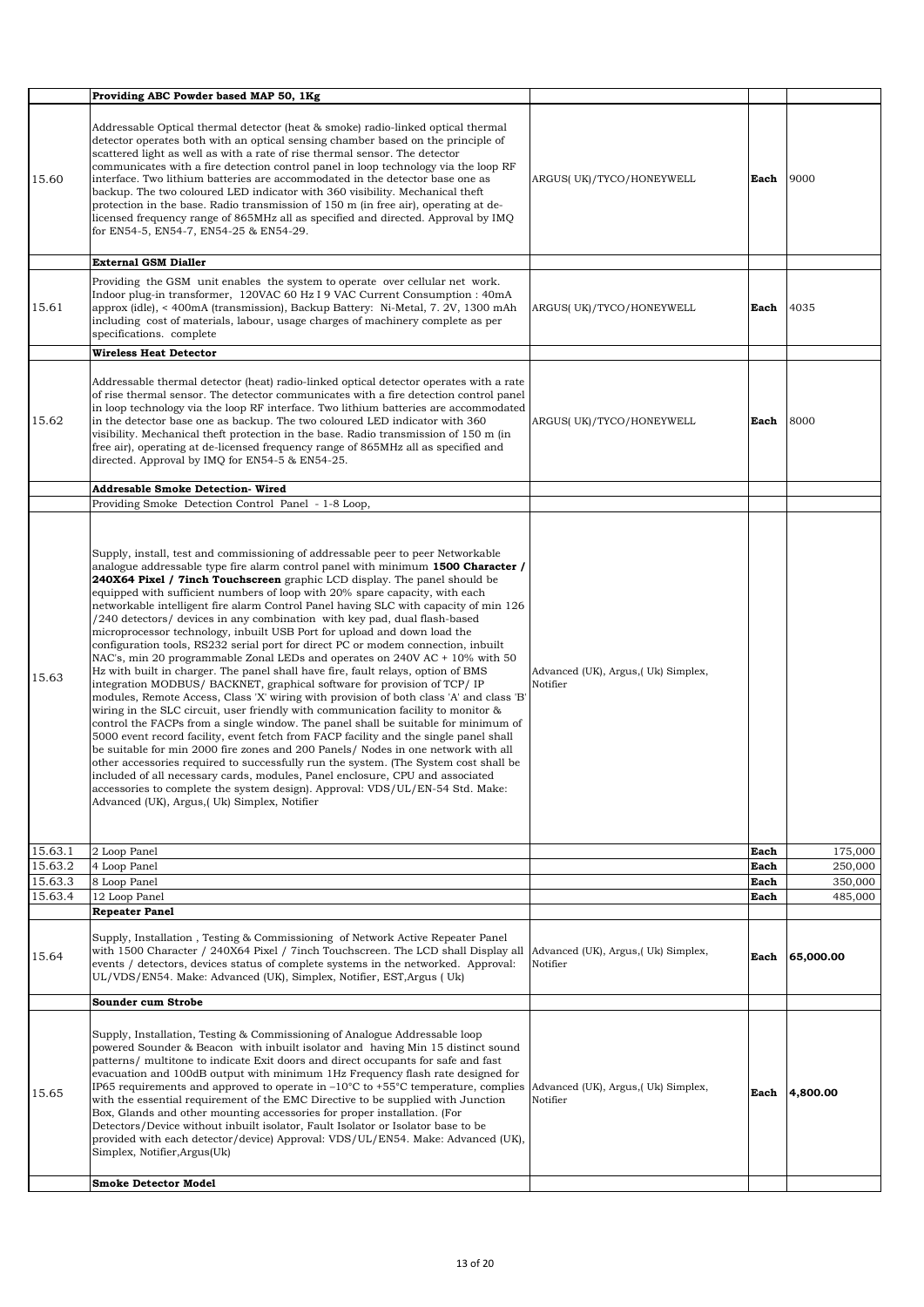|       | Providing ABC Powder based MAP 50, 1Kg                                                                                                                                                                                                                                                                                                                                                                                                                                                                                                                                                                                                                                                                                                                                                                                                                      |                                                        |           |          |
|-------|-------------------------------------------------------------------------------------------------------------------------------------------------------------------------------------------------------------------------------------------------------------------------------------------------------------------------------------------------------------------------------------------------------------------------------------------------------------------------------------------------------------------------------------------------------------------------------------------------------------------------------------------------------------------------------------------------------------------------------------------------------------------------------------------------------------------------------------------------------------|--------------------------------------------------------|-----------|----------|
| 15.66 | Supply, install, test and commissioning of analogue addressable Smoke Sensor<br>detector and standard base (For Detectors/Device without inbuilt isolator, Fault<br>Isolator or Isolator base to be provided with each detector/device) Approval:<br>VDS/UL/EN54. Make: Advanced (UK), Argus (Uk) Simplex, Notifier, EST                                                                                                                                                                                                                                                                                                                                                                                                                                                                                                                                    | Advanced (UK), Argus, (Uk) Simplex,<br>Notifier        | Each      | 2,800.00 |
|       | <b>Multi Sensor Detector Model</b>                                                                                                                                                                                                                                                                                                                                                                                                                                                                                                                                                                                                                                                                                                                                                                                                                          |                                                        |           |          |
| 15.67 | Supply, install, test and commissioning of analogue addressable Multisensor having<br>three sensors (OH2) <i>i.e.</i> one optical and dual heat sensor (Static and ROR both), It<br>shall have multiple modes with min five different optical sensitivity adjustment from<br>$1.1\%$ /m to $4.2\%$ /m and to be possible to configure the detector to work in any of the<br>modes such as only optical type or only heat type or combined type. 360° Visible Tri-<br>coloured led for Normal, Fault and alarm condition, addressing shall be by means of<br>Soft addressing or dip switches or decade switches, or suitable punched cards. (For<br>Detectors/Device without inbuilt isolator, Fault Isolator or Isolator base to be<br>provided with each detector/device) Approval: VDS/UL/EN54. Make: Advanced (UK),<br>Argus (Uk) Simplex, Notifier, EST | Advanced (UK), Argus, (Uk) Simplex,<br>Notifier        | Each      | 2.800.00 |
|       | <b>Thermal Sensor</b>                                                                                                                                                                                                                                                                                                                                                                                                                                                                                                                                                                                                                                                                                                                                                                                                                                       |                                                        |           |          |
| 15.68 | Supply, install, test and commissioning of analogue addressable dual heat detector<br>and standard base, It shall have multiple modes with min five different heat<br>sensitivity adjustment from 57 Degree to 90 Degree for static response while working<br>on Rate of Rise response. 360° Visible Tri-coloured led for Normal, Fault and alarm<br>condition, addressing shall be by means of Soft addressing or dip switches or decade<br>switches, or suitable punched cards. (For Detectors/Device without inbuilt isolator,<br>Fault Isolator or Isolator base to be provided with each detector/device) Approval:<br>UL/VDS/EN54. Make: Advanced (UK), Argus (Uk)Simplex, Notifier                                                                                                                                                                   | Make: Advanced (UK), Argus, (Uk) Simplex,<br>Notifier. | Each      | 2,500.00 |
|       | <b>Monitor/Control Module</b>                                                                                                                                                                                                                                                                                                                                                                                                                                                                                                                                                                                                                                                                                                                                                                                                                               |                                                        |           |          |
| 15.69 | Supply, install, test and commissioning of Analogue addressable Monitor Cum<br>Control (Input/Output) module $(1+1)$ with inbuilt relay and isolator with LED<br>indicator, approved to operate in -10°C to +55°C temperature, complies with the<br>essential requirement of the EMC Directive to be supplied with Junction Box, Glands<br>and other mounting accessories for proper installation. In case of Manufacturer with<br>single Input or Output module need to supply One quantity of each for line item.<br>(For Detectors/Device without inbuilt isolator, Fault Isolator or Isolator base to be<br>provided with each detector/device) Approval: EN54. Make: Advanced (UK), Argus,<br>Notifier, Simplex                                                                                                                                        | Make: Advanced (UK), Argus, (Uk) Simplex,<br>Notifier  | Each      | 2,800.00 |
|       | <b>Manual Call Point</b>                                                                                                                                                                                                                                                                                                                                                                                                                                                                                                                                                                                                                                                                                                                                                                                                                                    |                                                        |           |          |
| 15.70 | Supply, install, test and commissioning of Analogue addressable Manual Call Point<br>(Resettable Type) with inbuilt isolator and LED indicator, designed for IP44<br>requirements and approved to operate in $-10^{\circ}$ C to $+55^{\circ}$ C temperature, complies with<br>the essential requirement of the EMC Directive to be supplied with Barriers,<br>Junction Box, Glands and other mounting accessories for proper installation. (For<br>Detectors/Device without inbuilt isolator, Fault Isolator or Isolator base to be<br>provided with each detector/device) Approval: VDS. Make: Advanced<br>(UK), Argus(uk) Simplex Notifier                                                                                                                                                                                                                | Make: Advanced (UK), Argus, (Uk) Simplex,<br>Notifier. | Each      | 3,500.00 |
|       | <b>Escape Singage</b>                                                                                                                                                                                                                                                                                                                                                                                                                                                                                                                                                                                                                                                                                                                                                                                                                                       |                                                        |           |          |
| 15.71 | Providing's Escape Singage Photoluminescent rigid plastic, 2 mm thickness, Printed<br>on High Quality glass paint with UV resistance, 5 years warranty, Material Used -<br>Non Radiocactive, non-phosphorous, non toxic and lead free. Available in different<br>types & sizes, Time after removing the light source (in minutes)<br>60 minutes,<br>Luminescent intensity (milicandelas * per square meter - mcd/sqm) : 30 mcd/sqm.<br>Luminescent Intensity greater than 0.32 mcd/sqm, Period of Light Decay* (In<br>Minutes) :3100, including cost of materials, labour, usage charges of machinery<br>complete as per specifications.                                                                                                                                                                                                                    | ADVANCED (UK), ARGUS (UK)                              | Sqcm $ 1$ |          |
|       | <b>Singages for Walls/Floors</b>                                                                                                                                                                                                                                                                                                                                                                                                                                                                                                                                                                                                                                                                                                                                                                                                                            |                                                        |           |          |
| 15.72 | Providing's Escape Singage Photoluminescent rigid plastic, 2 mm thickness, Printed<br>on High Quality glass paint with UV resistance, 5 years warranty, Material Used -<br>Non Radiocactive, non-phosphorous, non toxic and lead free. Available in different<br>types & sizes, Time after removing the light source (in minutes)<br>60 minutes,<br>Luminescent intensity (milicandelas $*$ per square meter - mcd/sqm) : 30 mcd/sqm.<br>Luminescent Intensity greater than 0.32 mcd/sqm, Period of Light Decay* (In<br>Minutes) :3100, including cost of materials, labour, usage charges of machinery<br>complete as per specifications.                                                                                                                                                                                                                  | ADVANCED (UK), ARGUS (UK)                              | $Sqcm$ 2  |          |
|       | <b>Panaromic Signage</b>                                                                                                                                                                                                                                                                                                                                                                                                                                                                                                                                                                                                                                                                                                                                                                                                                                    |                                                        |           |          |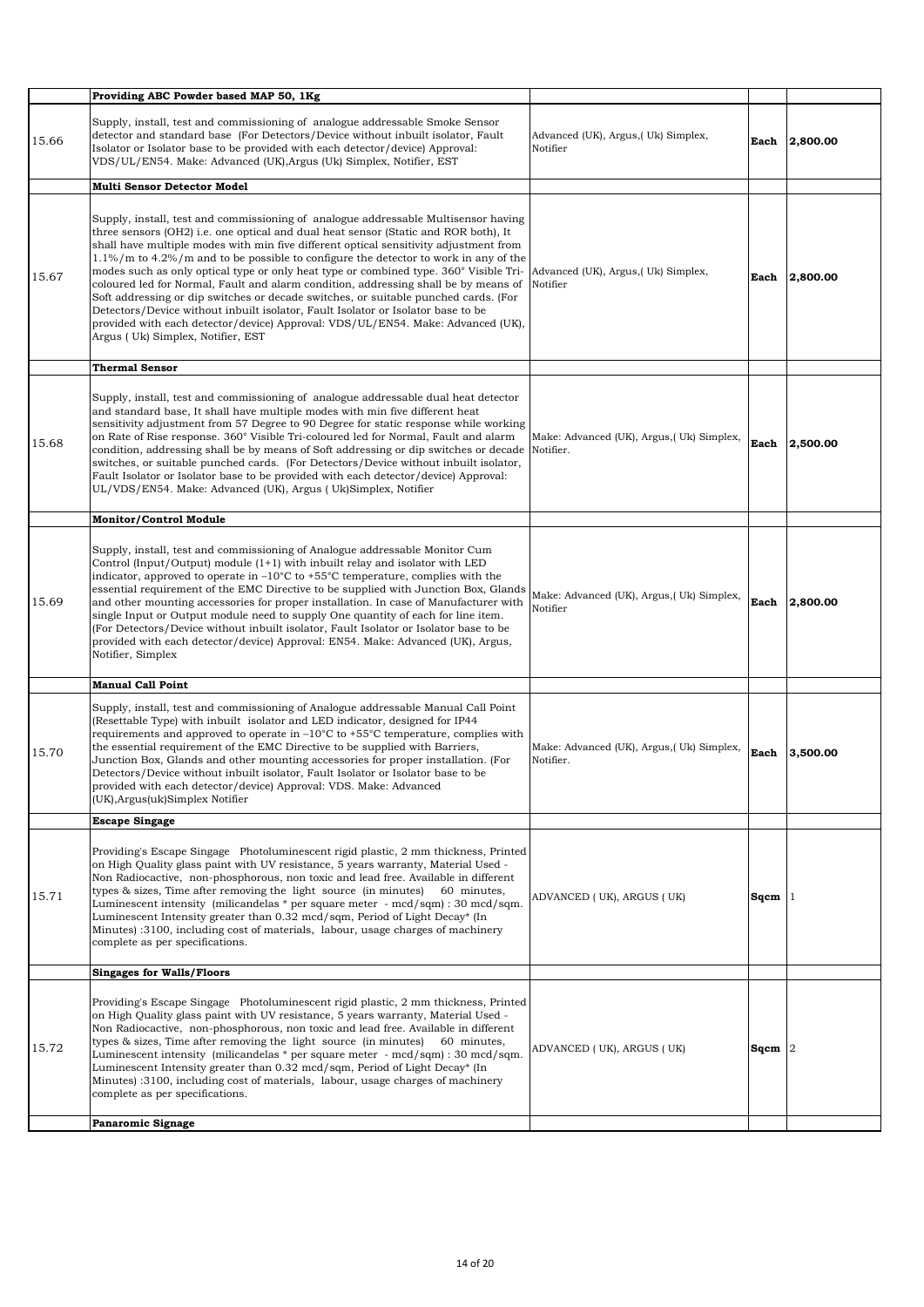|       | Providing ABC Powder based MAP 50, 1Kg                                                                                                                                                                                                                                                                                                                                                                                                                                                                                                                                                                                                                                                             |                           |             |        |
|-------|----------------------------------------------------------------------------------------------------------------------------------------------------------------------------------------------------------------------------------------------------------------------------------------------------------------------------------------------------------------------------------------------------------------------------------------------------------------------------------------------------------------------------------------------------------------------------------------------------------------------------------------------------------------------------------------------------|---------------------------|-------------|--------|
| 15.73 | Providing's Escape Singage Photoluminescent rigid plastic, 2 mm thickness, Printed<br>on High Quality glass paint with UV resistance, 5 years warranty, Material Used -<br>Non Radiocactive, non-phosphorous, non toxic and lead free. Available in different<br>types & sizes, Time after removing the light source (in minutes) 60 minutes,<br>Luminescent intensity (milicandelas * per square meter - mcd/sqm) : 30 mcd/sqm.<br>Luminescent Intensity greater than 0.32 mcd/sqm, Period of Light Decay* (In<br>Minutes) :3100, including cost of materials, labour, usage charges of machinery<br>complete as per specifications                                                               | ADVANCED (UK), ARGUS (UK) | $Sqcm$ 1    |        |
|       | Evacution Plan (Price for $10 + \text{unit}$ )                                                                                                                                                                                                                                                                                                                                                                                                                                                                                                                                                                                                                                                     |                           |             |        |
| 15.74 | Providing's Escape Singage Photoluminescent rigid plastic, 2 mm thickness,<br>Printed on High Quality glass paint with UV resistance, 5 years warranty, Material<br>Used - Non Radiocactive, non-phosphorous, non toxic and lead free. Available in<br>different types & sizes, Time after removing the light source (in minutes)<br>-60<br>minutes, Luminescent intensity (milicandelas $*$ per square meter - mcd/sqm) : 30<br>mcd/sqm. Luminescent Intensity greater than 0.32 mcd/sqm, Period of Light Decay*<br>(In Minutes) :3100, including cost of materials, labour, usage charges of machinery<br>complete as per specifications.                                                        | ANDEX                     | $Sqcm$ 6    |        |
|       | Evacution Plan (Price for less than 10 unit)                                                                                                                                                                                                                                                                                                                                                                                                                                                                                                                                                                                                                                                       |                           | Sqcm        | 7.5    |
| 15.75 | Providing's Escape Singage Photoluminescent rigid plastic, 2 mm thickness, Printed<br>on High Quality glass paint with UV resistance, 5 years warranty, Material Used -<br>Non Radiocactive, non-phosphorous, non toxic and lead free. Available in different<br>types & sizes, Time after removing the light source (in minutes) 60 minutes,<br>Luminescent intensity (milicandelas * per square meter - mcd/sqm) : 30 mcd/sqm.<br>Luminescent Intensity greater than 0.32 mcd/sqm, Period of Light Decay* (In<br>Minutes) :3100, including cost of materials, labour, usage charges of machinery<br>complete as per specifications.                                                              | <b>ANDEX</b>              |             |        |
|       | <b>Marking Strips</b>                                                                                                                                                                                                                                                                                                                                                                                                                                                                                                                                                                                                                                                                              |                           |             |        |
| 15.76 | Providing's Escape Singage Photoluminescent rigid plastic, 2 mm thickness, Printed<br>on High Quality glass paint with UV resistance, 5 years warranty, Material Used -<br>Non Radiocactive, non-phosphorous, non toxic and lead free. Available in different<br>types & sizes, Time after removing the light source (in minutes)<br>60 minutes,<br>Luminescent intensity (milicandelas * per square meter - mcd/sqm) : 30 mcd/sqm.<br>Luminescent Intensity greater than 0.32 mcd/sqm, Period of Light Decay* (In<br>Minutes): 3100, including cost of materials, labour, usage charges of machinery<br>complete as per specifications                                                            | ANDEX                     | Sqcm $ 1.9$ |        |
|       | <b>Escape Gear</b>                                                                                                                                                                                                                                                                                                                                                                                                                                                                                                                                                                                                                                                                                 |                           | Each        | 15911  |
|       | Providing's Escape Gear, Mild Steel Box size 425mm x 360 mm 140mm, Epoxy<br>power coated to protect it from weathering, Smoke Hood: Tested to European<br>Standard EN 403 : 1993-S, Known to reduce Carbon monoxide, propenal (acrolein),<br>hydrogen choloride, hydrogen cyanide and solid & liquid toxic particles to<br>manageable level for at least 15 minutes, shall withstand temperatures upto 80 Deg.<br>Single Use only, Fire Blanket: Size: 1.2m x 1.8m, Used to cover any vessel<br>containing the fire completely. Used to extinuish a clothing fire wrap blanket<br>around victim including cost of materials, labour, usage charges of machinery<br>complete as per specifications. |                           |             |        |
| 15.77 | Supplying, Installing testing & commissioning approved make Centrifugal pump end<br>suction type coupled to Electric motor of suitable HP, fitted on a commonbase frame<br>and rated for Fireduty. The quated price shall aslo include 2 Nos. Pressureguages<br>fitted on suction & delivery sides of the pump. The pumps shall run on 400/440V<br>3 ph. 50 Hz electric supply. Duty of pumps: 1620 Lpm @ 70.0m Head. Control<br>panel shall be as specified in item no, 87, including cost of materials, labour, usage<br>charges of machinery complete as per specifications.                                                                                                                    |                           | Nos.        | 113041 |
| 15.78 | Supplying, Installing testing & commissioning electrically driven jockey pump of<br>capacity 180.0 Lmpm at 75.0m head with all the necessary accessories viz.<br>Pressure guages etc. operating on 3Ph 50Hz, 400/440V AC supply including<br>foundation bolt etc. complete. Control panel shall be as per item No.87, including<br>cost of materials, labour, usage charges of machinery complete as per specifications.                                                                                                                                                                                                                                                                           |                           | Nos.        | 95159  |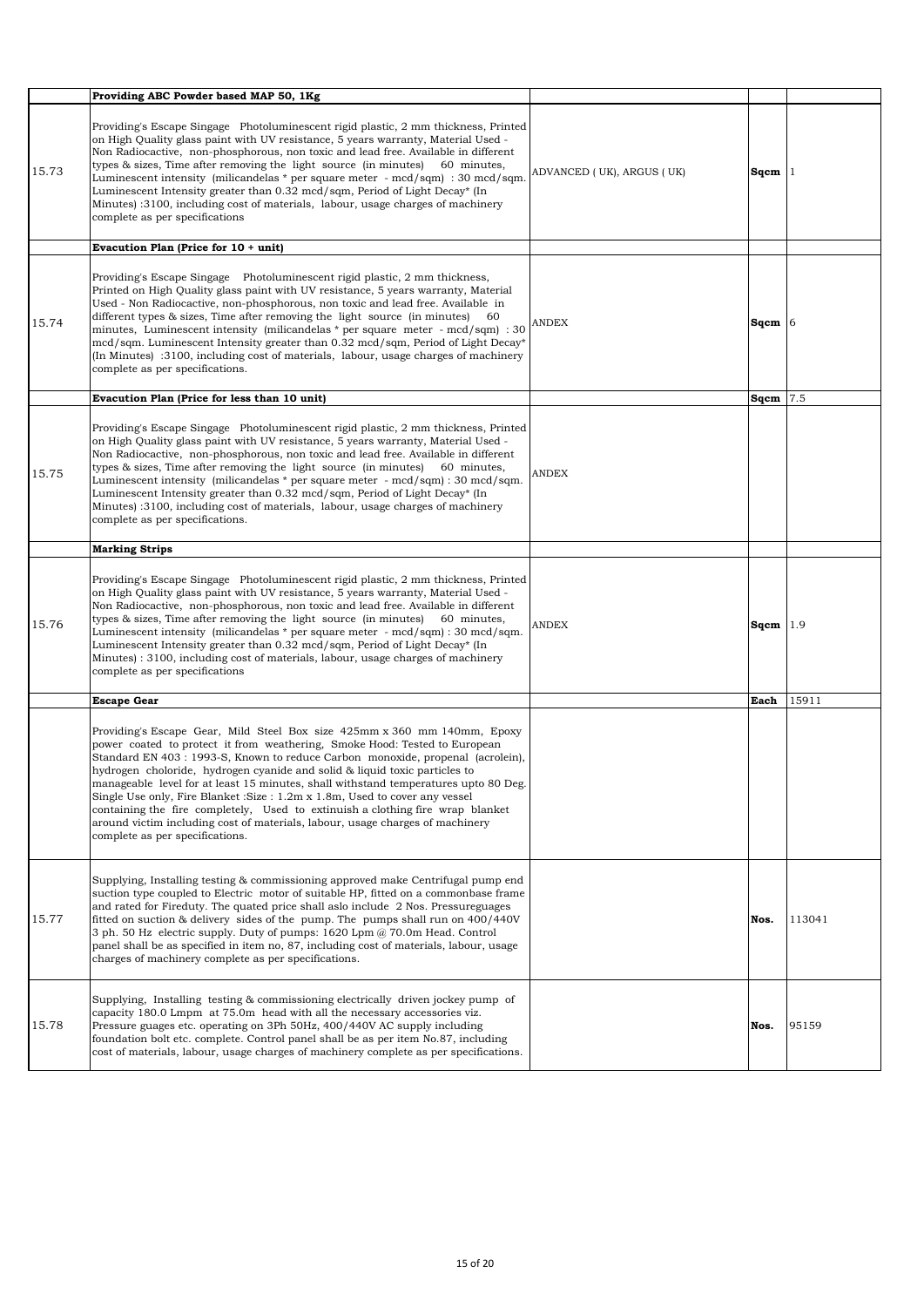|       | Providing ABC Powder based MAP 50, 1Kg                                                                                                                                                                                                                                                                                                                                                                                                                                                                                                                                                                                                                                                                                                                                                                                                                                                                                                                                                                                                                                                                                                                                                                                                                                                                                                                                                                                                                                                                                                                                                                                                                                                                                                                                                                                                                                                                                                                                                                                                                                                                                                                                                                                                                                                                                                                                                                                                                                                                  |      |        |
|-------|---------------------------------------------------------------------------------------------------------------------------------------------------------------------------------------------------------------------------------------------------------------------------------------------------------------------------------------------------------------------------------------------------------------------------------------------------------------------------------------------------------------------------------------------------------------------------------------------------------------------------------------------------------------------------------------------------------------------------------------------------------------------------------------------------------------------------------------------------------------------------------------------------------------------------------------------------------------------------------------------------------------------------------------------------------------------------------------------------------------------------------------------------------------------------------------------------------------------------------------------------------------------------------------------------------------------------------------------------------------------------------------------------------------------------------------------------------------------------------------------------------------------------------------------------------------------------------------------------------------------------------------------------------------------------------------------------------------------------------------------------------------------------------------------------------------------------------------------------------------------------------------------------------------------------------------------------------------------------------------------------------------------------------------------------------------------------------------------------------------------------------------------------------------------------------------------------------------------------------------------------------------------------------------------------------------------------------------------------------------------------------------------------------------------------------------------------------------------------------------------------------|------|--------|
| 15.79 | Supply installing, testing and commissioning COMMON control panel for fire<br>fighting system consisting of electrical mortar driven 60 HP Main fire pump,<br>Jockey pump and 12.5 HP consisting of the following INCOMING: 1 No. Set of phase<br>indicing lamps with SFU Rate 350A 1 No. set of 400 Amps. TPNE Ai. Bus bars 1 No.<br>0-400 Amps. Ammeter, 1 No.0-600V voltmeter with phase selector switch,<br>Isolating Switch 400 A OUTGOING for Main Electrical Pump: 1 No. 200 Amps<br>MCB 1 No.S/D starter suitable for 60 HP 1 No. Singel phse preventor suitable for the<br>pump described above 1 No. set of ON/OFF indicating lamps 1 No. Automanual<br>selector switch OUTGOING for Jockey Pump: 1 No. 50 Amps MCB 1 No. DOL starter<br>suitable for 12.50 HP 1 No. Single phase preventor suitable for the pump described<br>above 1 No. set of ON/OFF indicating lamps 1 No. Automanual selector switch<br>ENGINE CONTROL SECTION NO.1 Diesel Engine for Standby pump: a) Main switch<br>2 pole ON/OFF -1 No. b) Batter charger with transpormer with rectifier reistance DC<br>ammeter, DC voltmeter, T/B selector swith -1 set c) Indicating lamps for fault<br>communication (Battery charger, supply ON, Control ON, engine running, low oil<br>pressure, high water pressure and enginer overspeed) - 6 Nos. Push buttons for<br>starter, stop reset- 4 Nos. e) Selector switches (Engine control, mode selctor) - 2 Nos.<br>f) Auxilary rellays/contractors/timer for dsequience operating for starting and<br>stopping of the engine $-1$ g) Hooter for audio alarm (Industrial type) $-1$ No.<br>Accessoreis for outgoing supply for the morttors Gl SWD earthing wire for the aove<br>motor Accessories for outgoing supply for Diesel Enginer: Copper conductor<br>armoured cabe $2.5$ sqmm of 12 Core x 2 runs a) Battery 2 strands b) Enginer<br>ON/OFF 2 strands c) Low oil pressure 3 strands d) Enginer oversped 2 strands e)<br>Water temperature 2 strands f) Spare 1 strand The cost of control panel shall also<br>include necessary pressure swithces with necessary cabling & inter-locked with the<br>panel to enable sequential operation of Pumps. Including terrace mortar<br>necessary earthing All the components shall be housed in a common cubical.<br>However, the feed cable for diesel engine driven pump battery charger shall be taken<br>separately including cost of materials, labour, usage charges of machinery<br>complete as per specifications. | Unit | 187500 |
| 15.80 | Supplying Installing testing and commissioning electrically driven Terrance pump of<br>capacity 900.0 Lpm at 35.0m Head with all the necessary accessories viz. Pressure<br>guages etc. operating on 3Ph 50Hz,                                                                                                                                                                                                                                                                                                                                                                                                                                                                                                                                                                                                                                                                                                                                                                                                                                                                                                                                                                                                                                                                                                                                                                                                                                                                                                                                                                                                                                                                                                                                                                                                                                                                                                                                                                                                                                                                                                                                                                                                                                                                                                                                                                                                                                                                                          | Nos. | 79018  |
| 15.81 | 400/440V AC supply includng foundation, bolts etc. complete. Control panel shall<br>be as per spesification 87 including cost of materials, labour, usage charges of<br>machinery complete as per specifications.                                                                                                                                                                                                                                                                                                                                                                                                                                                                                                                                                                                                                                                                                                                                                                                                                                                                                                                                                                                                                                                                                                                                                                                                                                                                                                                                                                                                                                                                                                                                                                                                                                                                                                                                                                                                                                                                                                                                                                                                                                                                                                                                                                                                                                                                                       |      |        |
| 15.82 | Exacavation in all sorts of soil for laying pipes upto 100mm dia including forming<br>bottom surface to required level, refilling seleted excavated earth around the pipe<br>in layers of 150mm thick, watering consolidating and disposing off the surplus<br>earath within the stie or as directed by the site engineer etc. complete Depth upto<br>1.0m including cost of materials, labour, usage charges of machinery complete as<br>per specifications.                                                                                                                                                                                                                                                                                                                                                                                                                                                                                                                                                                                                                                                                                                                                                                                                                                                                                                                                                                                                                                                                                                                                                                                                                                                                                                                                                                                                                                                                                                                                                                                                                                                                                                                                                                                                                                                                                                                                                                                                                                           | cum  | 219    |
| 15.83 | Supply installation, testing and commissioning of fire alarm Main panel with 15<br>zone indication alaram etc. as required including cost of materials, labour, usage<br>charges of machinery complete as per specifications.                                                                                                                                                                                                                                                                                                                                                                                                                                                                                                                                                                                                                                                                                                                                                                                                                                                                                                                                                                                                                                                                                                                                                                                                                                                                                                                                                                                                                                                                                                                                                                                                                                                                                                                                                                                                                                                                                                                                                                                                                                                                                                                                                                                                                                                                           | Nos. | 71429  |
| 15.84 | Supplying Installing testing and commissioning approved make Centrifugal pump<br>end suction type couple to Electric mortar of suitable HP, fitted on a common base<br>frame and rated for Fire duty. Including 2 nos. Pressure guages fitted on suction &<br>delivery side of the pump. The pums shall run on 400/440V, 3ph, 50Hz electric<br>supply, Duty of pumps: 2850 Lpm@ 70.0m Head. Control panel shall be per<br>specification stated in Item No.87. including cost of materials, labour, usage charges<br>of machinery complete as per specifications. (Cost of control pannel is not included)                                                                                                                                                                                                                                                                                                                                                                                                                                                                                                                                                                                                                                                                                                                                                                                                                                                                                                                                                                                                                                                                                                                                                                                                                                                                                                                                                                                                                                                                                                                                                                                                                                                                                                                                                                                                                                                                                               | Nos. | 257143 |
| 15.85 | Supplying, Installing, testing and commisioning of fire hydrant multi stage pump<br>capable of delivering $2850$ Lpm $\omega$ 70.0m head coupled to water cooled diesel engine<br>of adequiate HP. It shall be fitted with a radiator on a common base from with<br>complete ancilalary units such as coiling system, non return Valve, Y strainer, fuel<br>tank of adequate coapcity, Pressue guage, pressure switch. Control panel shall be<br>per specification stated in Item No.87. including cost of materials, labour, usage<br>charges of machinery complete as per specifications. (Cost of control pannel is not<br>included)                                                                                                                                                                                                                                                                                                                                                                                                                                                                                                                                                                                                                                                                                                                                                                                                                                                                                                                                                                                                                                                                                                                                                                                                                                                                                                                                                                                                                                                                                                                                                                                                                                                                                                                                                                                                                                                                 | Nos. | 491071 |
| 15.86 | Supplying, Installing, testing and commisioning electrically driven jockey pump of<br>capacity 180.0 Lpm at 70.0m head with all the necessary accessories viz. Pressure<br>guages etc. operating on 3Ph 50Hz, 400/440 V AC supply incldung foudnation,<br>bolts etc. complete Control panel shall be per specification stated in Item No.87.<br>including cost of materials, labour, usage charges of machinery complete as per<br>specifications. (Cost of controle pannel is not included)                                                                                                                                                                                                                                                                                                                                                                                                                                                                                                                                                                                                                                                                                                                                                                                                                                                                                                                                                                                                                                                                                                                                                                                                                                                                                                                                                                                                                                                                                                                                                                                                                                                                                                                                                                                                                                                                                                                                                                                                            | Nos. | 74084  |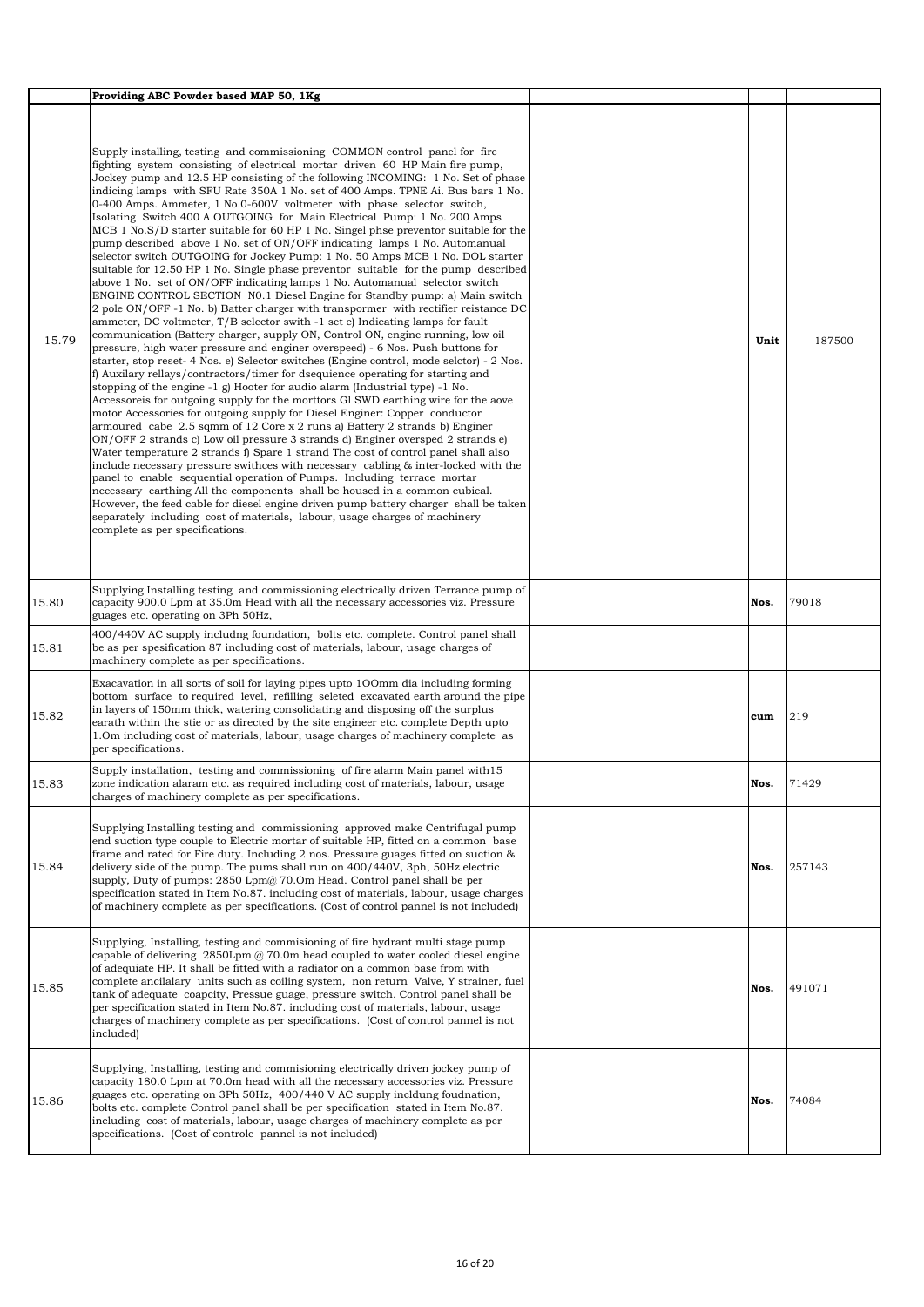|       | Providing ABC Powder based MAP 50, 1Kg                                                                                                                                                                                                                                                                                                                                                                                                                                                                                                                                                                                                              |                        |      |        |
|-------|-----------------------------------------------------------------------------------------------------------------------------------------------------------------------------------------------------------------------------------------------------------------------------------------------------------------------------------------------------------------------------------------------------------------------------------------------------------------------------------------------------------------------------------------------------------------------------------------------------------------------------------------------------|------------------------|------|--------|
| 15.87 | Supplying, Installing, testing and commissioning approved make Centrifugal pump<br>end suction type couple to Electric motor of suitable Hp, fitted on a common base<br>frame and rated for Fire duty. The quoted price shall aslso include 2 nos. Pressure<br>guages fitted on suction and delivery side of the pump. The pumps shall run on<br>400/440V, 3ph, 35-Hz electric supply. Duty of pumps: 2850 Lpm@ 90.0m Head.<br>Control panel shall be per specification stated in Item No.87. including cost of<br>materials, labour, usage charges of machinery complete as per specifications. (Cost<br>of control pannel is not included)        |                        | Nos. | 291225 |
| 15.88 | Supplying Installing testing and commissiong COMMON Control panel for fire<br>fighting system consiting of electrical motor driven 60HP Main fire pump, Diesel<br>engine driven pump 60 HP Sprinkler pump 50HP & Jockey pump 25HP                                                                                                                                                                                                                                                                                                                                                                                                                   |                        | Nos. | 223214 |
| 15.89 | Supplying, Installing, testing and commissioning approved make Centrifugal pump<br>end suction type couple to Electric motor of suitable Hp, fitted on a common base<br>frame and rated for Fire duty. The quoted price shall aslso include 2 nos. Pressure<br>guages fitted on suction & delivery side of the pump. The pumps shall run on<br>400/440V, 3 ph, 50Hz electric supply. Duty of pums: $1620$ Lpm $\omega$ 70.0m Head.<br>Control panel shall be per specification stated in Item No.87. including cost of<br>materials, labour, usage charges of machinery complete as per specifications. (Cost<br>of control pannel is not included) |                        | Nos. | 257143 |
| 15.90 | Supplying, Installing testing and commissioning of fire hydrant multi stage pump<br>capable of delivering $1620$ Lpm $@$ 70.0m head coupled to water coiled diesel enginer<br>of adequate. HP It shall be fitted with a radiator on a common base frame with<br>complete ancillary units such as coiling sytem, non return vialve, Y strainer, fuel<br>tank of adequante capactiy, Pressure guage, pressure switch etc. complete Control<br>panel shall be per specification stated in Item No.87. including cost of materials,<br>labour, usage charges of machinery complete as per specifications. (Cost of control<br>pannel is not included)   |                        | Nos. | 312500 |
| 15.91 | Supplying, Installing testing and commissioning electrically driven jockey pump of<br>capacity 180.0 Lpm at 70.0m. Head with all the necessary accessories viz. Pressure<br>guages etc., operating on 3Ph 50Hz, 400/440V AC supply including foundatin, bolts<br>etc. complete, Control panel shall be per specification stated in Item No.87.<br>including cost of materials, labour, usage charges of machinery complete as per<br>specifications. (Cost of control pannel is not included)                                                                                                                                                       |                        | Nos. | 95159  |
| 15.92 | FIRE HYDRANT SYSTEM Supplying Installing, testing and commissioning of 63mm<br>mm dia single headed Gun mental Hydrant Valve with flanged inlet, stop valve,<br>spindle and cast iron hand wheel. It has a female instantaneous outlet with Blank<br>Cap and is Hydrostatically tested to 21 Kgf/cm2 pressure having a flow rate of<br>900 LPM at 7 Kgf/cm 2 of pressure with blank cap and wheel as per IS 5290 etc.<br>complete including cost of materials, labour, usage charges of machinery complete<br>as per specifications.                                                                                                                | ANDEX/ NEWAGE/ MINIMAX | Each | 6293   |
| 15.93 | Supplying Installing, testing and commissioning of 63mm mm dia double headed<br>Gun mental Hydrant Valve with flanged inlet 2Nos, stop valve, spindle and cast iron<br>hand wheel. It has a 2 Nos female instantaneous outlet with blank cap and is<br>hydrostatically tested to 21 Kgf/cm2 pressure having a flow rate of 900 LPM at 7<br>Kgf/cm2 of pressure confirms to $IS: 2190$ with blank cap and wheel as per IS<br>5290 etc. including cost of materials, labour, usage charges of machinery complete<br>as per specifications. complete                                                                                                   |                        | Each | 24966  |
| 15.94 | Supplying Installing, testing and commissioning of Gun metal AIR RELEASE VALVE<br>SIZE OF 25mm dia including cost of materials, labour, usage charges of machinery<br>complete as per specifications. complete                                                                                                                                                                                                                                                                                                                                                                                                                                      |                        | Each | 12525  |
| 15.95 | Supplying Installing, testing and commissioning of Gun metal Branch pipe size of<br>63mm dia x19mm dia as per IS 903 complete including cost of materials, labour, ANDEX /NEW AGE / MINIMAX<br>usage charges of machinery complete as per specifications.                                                                                                                                                                                                                                                                                                                                                                                           |                        | Each | 1875   |
| 15.96 | Supplying Installing, testing and commissioning of Reinforced Rubber Lined RRL<br>Fire hose of 63mm dia 15m length as per IS 8423 binded with one set of male and<br>Female Instantainious Gun metal coupling as per IS 903 complete including cost of<br>materials, labour, usage charges of machinery complete as per specifications.                                                                                                                                                                                                                                                                                                             | ANDEX/ NEWAGE/ MINIMAX | Each | 2679   |
| 15.97 | Supplying Installing, testing and commissioning of Hose cabinet made out of 18<br>gauge M.S. sheet with double glass door with lacing arrangement and painted with<br>two coats of Fire red Enamel paint at outer ise of the Box and two coats of white<br>enamel paint at inner side of the box is to accomodated 2 Nos. of Fire hose box size<br>20"x24"x10" complete including cost of materials, labour, usage charges of<br>machinery complete as per specifications.                                                                                                                                                                          | ANDEX/ NEWAGE/ MINIMAX | Each | 6291   |
| 15.98 | Supplying Installing, testing and commissioning of Hose reel cabin                                                                                                                                                                                                                                                                                                                                                                                                                                                                                                                                                                                  |                        | Each | 3839   |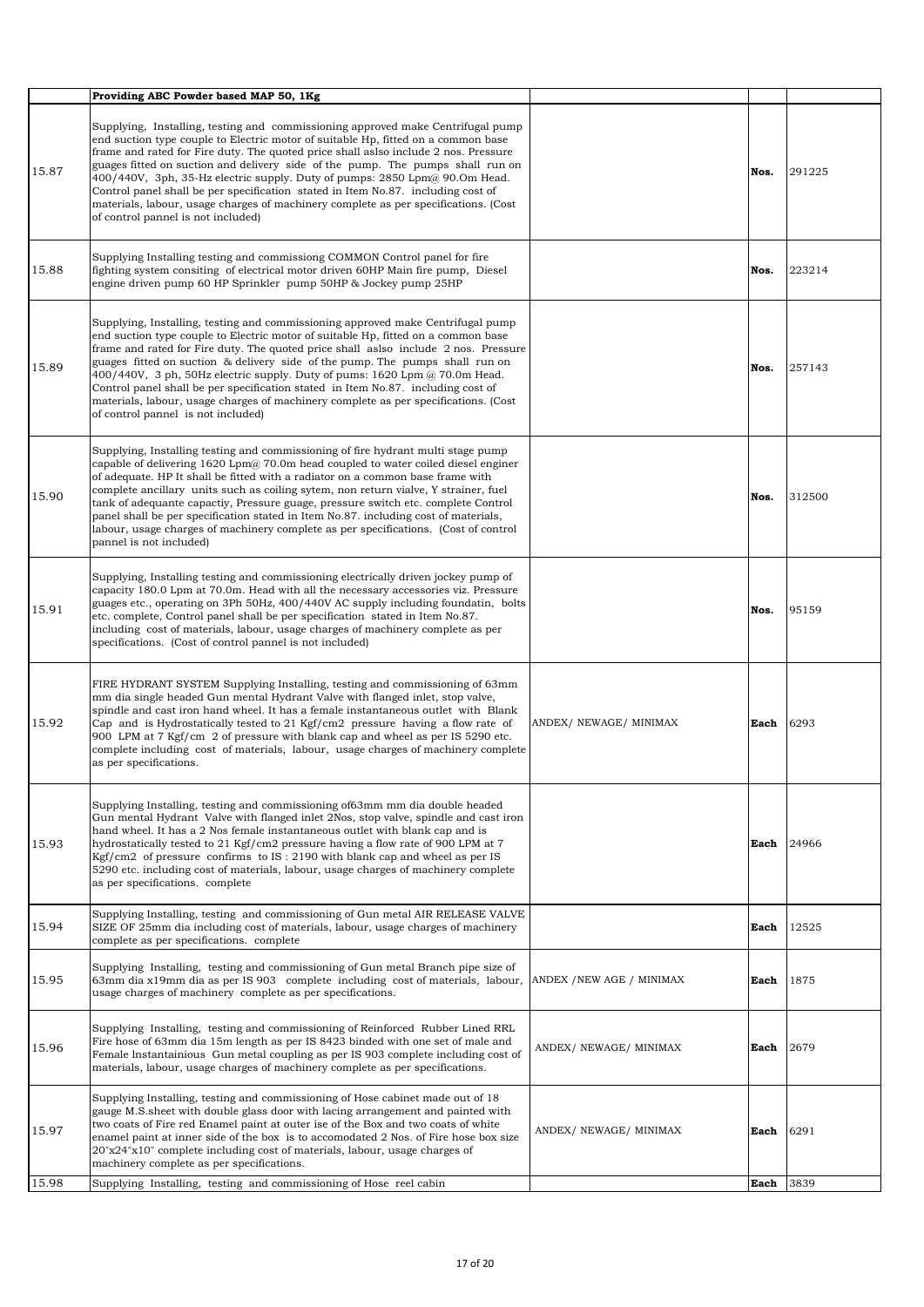|          | Providing ABC Powder based MAP 50, 1Kg                                                                                                                                                                                                                                                                                                                                                                                                                                                                                                                                           |                                   |              |         |
|----------|----------------------------------------------------------------------------------------------------------------------------------------------------------------------------------------------------------------------------------------------------------------------------------------------------------------------------------------------------------------------------------------------------------------------------------------------------------------------------------------------------------------------------------------------------------------------------------|-----------------------------------|--------------|---------|
| 15.99    | M.S. Pressed reel of 600mm dia swinging type motion which allows a 180° swing<br>and conforms to IS:884/85 or Aluminium fitting Single Piece Compact Type.<br>including cost of materials, labour, usage charges of machinery complete as per<br>specifications.                                                                                                                                                                                                                                                                                                                 | ANDEX/ NEWAGE/ MINIMAX            | Each         | 4286    |
| 15.100   | Supplying Installing, testing and commissioning of 19mm dia 36.50m length hose<br>with rubber lining smooth bore, reinforced of natural/synthetic fibres, a rubber<br>cover finish shall be smooth, fluted or fabric marked with minimum thickness of<br>1.50mm and to with stand a working pressure of 10Kgf/sqcm confirms & tested as<br>per IS 444/ IS 12585 including cost of materials, labour, usage charges of<br>machinery complete as per specifications.                                                                                                               |                                   | Each         | 4643    |
| 15.101   | Supplying Installing, testing and commissioning of approved make 15mm dia<br>sprinkler bulb pendent/wall mounted type designed to operate 68 degrees centegrad<br>FIRE complete (Colour code of bulb liquid inside Glass bulb type Pendents As per IS<br>9972: 5JOC- Orange,                                                                                                                                                                                                                                                                                                     | ANDEX/ NEWAGE/ MINIMAX            | Each         | 361.14  |
| 15.102   | 68°C- Red, 79°C - Yellow, 93°C- Green, 141oc - Blue, 182°C - Mauve,                                                                                                                                                                                                                                                                                                                                                                                                                                                                                                              |                                   | Each         | 373.152 |
| 15.102   | $227/260^{\circ}$ C - Black) including cost of materials, labour, usage charges of machinery<br>complete as per specifications.                                                                                                                                                                                                                                                                                                                                                                                                                                                  |                                   | Each         | 591.06  |
| 15.103   | Supplying Installing, testing and commissioning of hydraulicallying operated<br>sprinkler cabit Valve with water meter gong bell and trims as required, pressure<br>gauges drain Valve, ball Valves check valve, strainer etc. including cost of materials,<br>labour, usage charges of machinery complete as per specifications.                                                                                                                                                                                                                                                |                                   |              |         |
| 15.103.1 | -do-100 mm dia. complete                                                                                                                                                                                                                                                                                                                                                                                                                                                                                                                                                         |                                   | m            | 714     |
| 15.103.2 | -do- 150 mm dia. complete                                                                                                                                                                                                                                                                                                                                                                                                                                                                                                                                                        |                                   | $\mathbf{m}$ | 1339    |
| 15.104   | Supply, Installation testing and commissioning of approved make heavy quantity<br>(Class 'C') confirming to as per IS1239 Such as Tees elbows check nuts unions,<br>Flanger, Nipples etc. including cutting welding, Trending fixing on walls, cealing<br>(Using 41-Tech pipe/M.S.angle supports work includes two coats of metal primer<br>and two coats of Red enamel paint etc.                                                                                                                                                                                               |                                   |              |         |
| 15.104.1 | -do- 200 mm dia. complete                                                                                                                                                                                                                                                                                                                                                                                                                                                                                                                                                        |                                   | $\mathbf m$  | 5615    |
| 15.104.2 | -do-150 mm dia. complete                                                                                                                                                                                                                                                                                                                                                                                                                                                                                                                                                         |                                   | $\mathbf m$  | 4700    |
| 15.104.3 | -do- 100 mm dia. complete                                                                                                                                                                                                                                                                                                                                                                                                                                                                                                                                                        |                                   | $\mathbf{m}$ | 3219    |
| 15.104.4 | -do- 80 mm dia. complete                                                                                                                                                                                                                                                                                                                                                                                                                                                                                                                                                         |                                   | $\mathbf m$  | 2475    |
| 15.104.5 | -do- 65 mm dia. complete                                                                                                                                                                                                                                                                                                                                                                                                                                                                                                                                                         |                                   | $\mathbf m$  | 2134    |
| 15.104.6 | -do- 50 mm dia. complete                                                                                                                                                                                                                                                                                                                                                                                                                                                                                                                                                         |                                   | $\mathbf m$  | 1596    |
| 15.104.7 | -do- 40 mm dia. complete                                                                                                                                                                                                                                                                                                                                                                                                                                                                                                                                                         |                                   | $\mathbf m$  | 1203    |
| 15.104.8 | -do- 32 mm dia. complete                                                                                                                                                                                                                                                                                                                                                                                                                                                                                                                                                         |                                   | $\mathbf m$  | 1071    |
| 15.104.9 | $-$ do- 25 mm dia. complete                                                                                                                                                                                                                                                                                                                                                                                                                                                                                                                                                      |                                   | $\mathbf m$  | 792     |
|          |                                                                                                                                                                                                                                                                                                                                                                                                                                                                                                                                                                                  |                                   |              |         |
| 15.105   | Wraping and Galing of $U/G$ pipe line work includes one coat of anti-corrossion<br>paint (Black) and two coats of Bituminous cloth. including cost of materials,<br>labour, usage charges of machinery complete as per specifications.                                                                                                                                                                                                                                                                                                                                           |                                   |              |         |
| 15.105.1 | -do- 200 mm dia. complete                                                                                                                                                                                                                                                                                                                                                                                                                                                                                                                                                        |                                   | m            | 321     |
| 15.105.2 | -do- 150 mm dia. complete                                                                                                                                                                                                                                                                                                                                                                                                                                                                                                                                                        |                                   | $\mathbf{m}$ | 223     |
| 15.105.3 | -do- 100 mm dia. complete                                                                                                                                                                                                                                                                                                                                                                                                                                                                                                                                                        |                                   | $\mathbf m$  | 179     |
| 15.105.4 | -do- 80 mm dia, complete                                                                                                                                                                                                                                                                                                                                                                                                                                                                                                                                                         |                                   | $\mathbf m$  | 134     |
| 15.106   | Supplying Installation testing and Commissiong of Micro precess base Fire alram<br>Control panel having power regulation Circuit, which conner to 230 AC to<br>@\$V.D.C. Indicating FIRE-FAULT, Test facility also with work test facility<br>arrangement, provided in the panel. All this electronic circuits componets are<br>assembled in M.S.16 gauge suitable panel cabinet with glass Fraonted and locking<br>arrangements including cost of all mateials etc. complete including cost of materials,<br>labour, usage charges of machinery complete as per specifications. | Make Andex/Golbe/Royale/IBL/Ravel |              |         |
| 15.106.1 | 8 Zone. Complete                                                                                                                                                                                                                                                                                                                                                                                                                                                                                                                                                                 |                                   | Each         | 16071   |
| 15.106.2 | 12 Zone. Complete                                                                                                                                                                                                                                                                                                                                                                                                                                                                                                                                                                |                                   | Each         | 21429   |
| 15.106.3 | 16 Zone. Complete                                                                                                                                                                                                                                                                                                                                                                                                                                                                                                                                                                |                                   | Each         | 31250   |
| 15.106.4 | 20 Zone. Complete                                                                                                                                                                                                                                                                                                                                                                                                                                                                                                                                                                |                                   | Each         | 44643   |
| 15.106.5 | 40 Zone. Complete                                                                                                                                                                                                                                                                                                                                                                                                                                                                                                                                                                |                                   | Each         | 93750   |
| 15.106.6 | 60 Zone. Complete                                                                                                                                                                                                                                                                                                                                                                                                                                                                                                                                                                |                                   | Each         | 132143  |
| 15.106.7 | 76 Zone. Complete                                                                                                                                                                                                                                                                                                                                                                                                                                                                                                                                                                |                                   | Each         | 165179  |
| 15.107   | Supply Installation testing & Commissioning of conventional type photo/Heat<br>electric smoke sensor with flashing LED capable of woking at 9V to 33 V DC .The<br>Optical Smoke Detector is unaffected by wind or atmospheric pressure and operates<br>over the temperature range -20°C to +60°C. IP Rating at IP 23D & Approval with EN-<br>54 -7, LPCB Approved. Make-APOLLO (UK)                                                                                                                                                                                              | APOLLO/ARGUS (UK)                 | Each         | 3041    |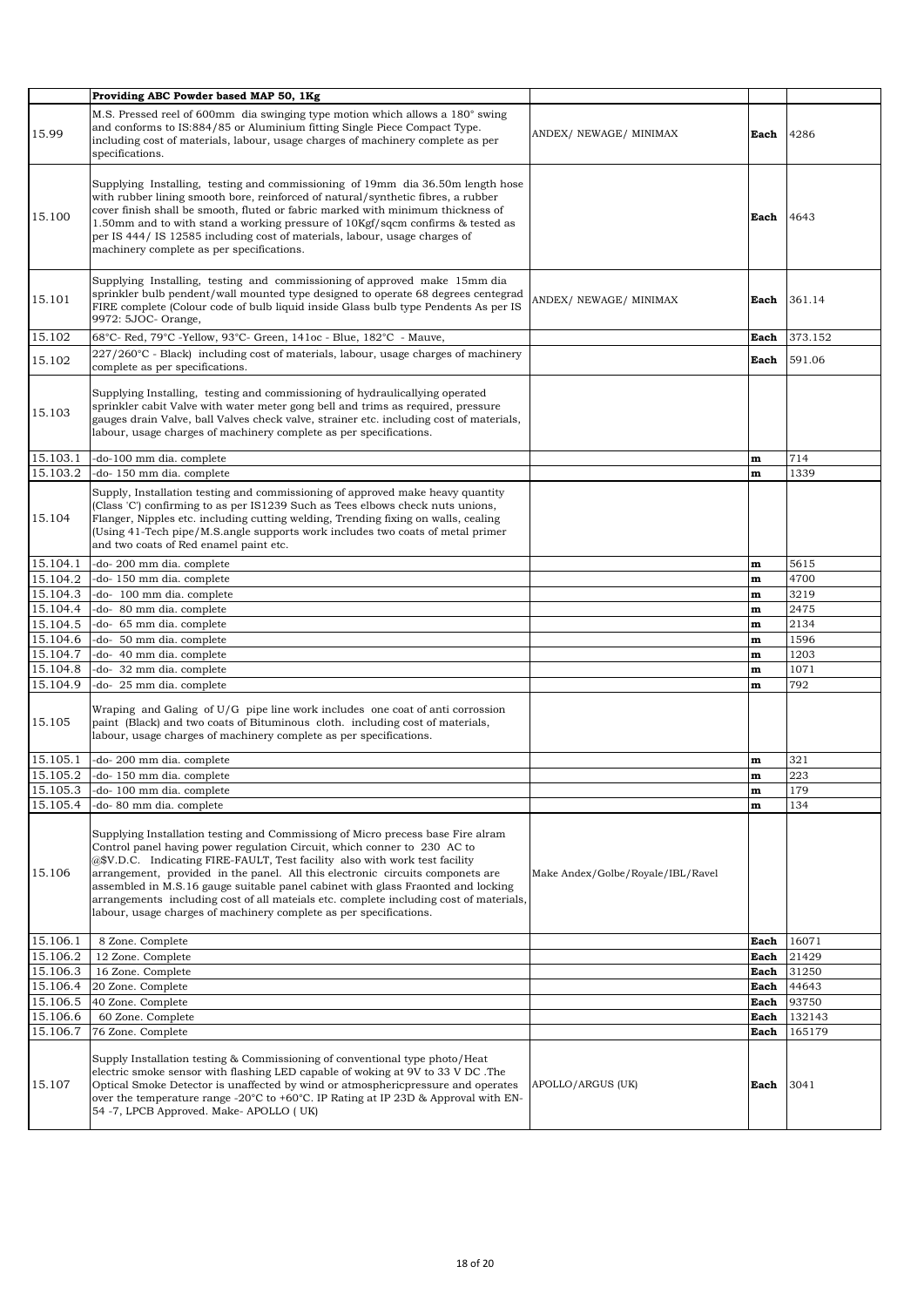|                    | Providing ABC Powder based MAP 50, 1Kg                                                                                                                                                                                                                                                                                                                                                                                                                                     |                        |                     |                |
|--------------------|----------------------------------------------------------------------------------------------------------------------------------------------------------------------------------------------------------------------------------------------------------------------------------------------------------------------------------------------------------------------------------------------------------------------------------------------------------------------------|------------------------|---------------------|----------------|
| 15.108             | Supplying Installing, testing and commissioning of Resettable type Manual Call<br>point . works on 24V DC LED indicator with glass Fronted. Fire Symbol .The red<br>Manual Call Point is approved to EN54-11 standard. MECHANICAL CONSTRUCTION APOLLO/ARGUS (UK)<br>The component parts of the call point are moulded in polycarbonate or ABS,<br>depending on their function.                                                                                             |                        | Each                | 5412           |
| 15.109             | Supplying Installing, testing and commissioning of electronic Hooter, it conists of<br>electronic circuit to give dual Fire alaram sound with works.                                                                                                                                                                                                                                                                                                                       | ANDEX/IBL/VARLIX       | Each                | 3500           |
| 15.109             | 24V DC with speaker all encased in suitable in MS 16 gauge red painted box.<br>complete including cost of materials, labour, usage charges of machinery complete<br>as per specifications.                                                                                                                                                                                                                                                                                 |                        | Each                | 2500           |
| 15.110             | Supplying Installing, testing and commissioning of Response Indictor constists of<br>twin LED wisth electronic circutarx work on 24 DC enclose in PVC retangular.<br>complete including cost of materials, labour, usage charges of machinery complete<br>as per specifications.                                                                                                                                                                                           | ANDEX/IBL/VARLIX       | Each                | 300            |
| 15.111             | Supplying and fixing sheet metal box made out of 18 SWG sheet metal with<br>necessary holes for cable/conduit entry as required with one coat of primer of<br>approved make etc. including cost of materials, labour, usage charges of machinery<br>complete as per specifications.                                                                                                                                                                                        |                        | Each                | 86             |
| 15.112             | Supplying and drawing Flexible Multicore Cable manufactured with electrolytic<br>grade copper with flexible copper conductor confirming to table 3 class 5 of IS:8130-<br>1984 and PVC insulation and sheathed suitable for working voltage upto 11OOVolts<br>as per IS-694:1990 & confirming to GTP of GROUP-B, $2C \times 1.5$ Sqmm including<br>cost of materials, labour, usage charges of machinery complete as per<br>specifications.Make-Hamflex                    |                        | Each                | 29             |
| 15.113             | SITC of 7AM-12 V Battery for fire alaram system                                                                                                                                                                                                                                                                                                                                                                                                                            | EXIDE/AM Co            | Each                | 1071           |
| 15.114             | Providing and Fixing Fire force board size of 3'x2' made out to Acrylic sheet of 3mm<br>thick with letter of different Colums with 8mm thick ply wood, Alumimum side<br>frame and fixing etc. complete including cost of materials, labour, usage charges of<br>machinery complete as per specifications. Make- ANDEX                                                                                                                                                      |                        | $\mathbf{m}$        | 2634           |
| 15.115             | Supplying Installing, testing and commissioning of Public address system (Two way<br>comminication type) as per requirement of Fire Force authority and which Generally<br>comprise of Supplying Installing, testing and commissioning of Approved make 5<br>W.wall mounted speaker with talk back facility with store enamel painted M.S.Sheet<br>hosing etc. complete including cost of materials, labour, usage charges of machinery<br>complete as per specifications. | ANDEX/IBL/VARLIX       | Each                | 2098           |
| 15.114             | Supplying Installing, testing and commissioning of P.A.System console panel with<br>push button with speaker and indictoron Accomdated in M.S.Cabinet with<br>painting including cost of materials, labour, usage charges of machinery complete as<br>per specifications                                                                                                                                                                                                   | ANDEX/IBL/VARLIX       |                     |                |
| 15.114.1           | -do- 20 Zone cansole. complete                                                                                                                                                                                                                                                                                                                                                                                                                                             |                        | Each                | 42857          |
| 15.114.2           | -do- 40 Zone cansole. complete                                                                                                                                                                                                                                                                                                                                                                                                                                             |                        | Each                | 84821          |
| 15.114.3<br>15.115 | -do- 60 Zone cansole, complete<br>P.A.System amplifier 250W RM S out put with complete wiring and controls                                                                                                                                                                                                                                                                                                                                                                 | AHUJA.-ANDEX           | Each<br><b>Each</b> | 31416<br>54120 |
| 15.116             | accessable form front<br>Supplying Installing, testing and commissioning of MIKE                                                                                                                                                                                                                                                                                                                                                                                           | AHUJA.-ANDEX           | Each                | 70680          |
| 15.117             | suitable to I.A.System. complete                                                                                                                                                                                                                                                                                                                                                                                                                                           |                        | Each                | 96456          |
| 15.118             | Supplying and drawing Flexible Multicore Cable manufactured with electrolytic<br>grade flexible copper with low conductor confirming to table                                                                                                                                                                                                                                                                                                                              |                        | Each                | 111607         |
|                    | 3 class 5 of IS:8130-1984 and (Virgin) PVC insulation and sheathed suitable for<br>working voltage upto 1100Volts as per IS-694:1990 & confirming to GTP of<br>GROUP-A. 2C x 1.50 Sqmm including cost of materials, labour, usage charges<br>of machinery complete as per specifications. Make- HEMFLEX                                                                                                                                                                    |                        |                     |                |
| 15.119             | Supplying of four bucket stand alongwith buckets. Complete                                                                                                                                                                                                                                                                                                                                                                                                                 | ANDEX/NEWAGE/MINIMAX   | Each                | 30216          |
| 15.120             | Supplying of two bucket stand alongwith buckets. complete                                                                                                                                                                                                                                                                                                                                                                                                                  |                        | Each                | 52920          |
| 15.121<br>15.122   | Supplying of Hand gloves. complete<br>Supplying of first aid box. complete                                                                                                                                                                                                                                                                                                                                                                                                 |                        | Each<br>Each        | 4978<br>3000   |
| 15.123             | Supplying of SAFETY MASK, complete                                                                                                                                                                                                                                                                                                                                                                                                                                         |                        | Each                | 50             |
| 15.124             | Supplying of FIRST AID CHART with lamination. Complete                                                                                                                                                                                                                                                                                                                                                                                                                     | ANDEX/ NEWAGE/ MINIMAX |                     |                |
| 15.124.1           | Supplying and installation of RUBBER MAT 1mtr x 1mtr -10mm thick. complete<br>including cost of materials, labour, usage charges of machinery complete as per<br>specifications.                                                                                                                                                                                                                                                                                           |                        | Each                | 1071           |
| 15.124.2           | Supply, Installation testing and commissioning of approved make heavy tubes (Class<br>$\vert$ C') confirming to as per IS1239 Part-I (25mm Nominal bore 4.05mm thick $\omega$ 2.97<br>$Kg/m$ , 32mm Nominal bore 4.05mm thick                                                                                                                                                                                                                                              |                        | Each                | 563            |
| 15.124.3           | @ 3.84 Kg/m, 40mm Nominal bore 4.05mm thick@ 4.43 Kg/m,50mm Nominal bore<br>4.47mm thick@ 6.17 Kg/m, 65mm Nominal bore 4.47mm thick @ 7.90 Kg/m,<br>80mm Nominal bore 4.85mm thick $@10.10$ Kg/m,                                                                                                                                                                                                                                                                          |                        | Pair                | 152            |
| 15.125             | 100mm Nominal bore5.40mm thick@ 14.40 Kg/m,150mm Nominal bore                                                                                                                                                                                                                                                                                                                                                                                                              |                        | Each                | 192            |